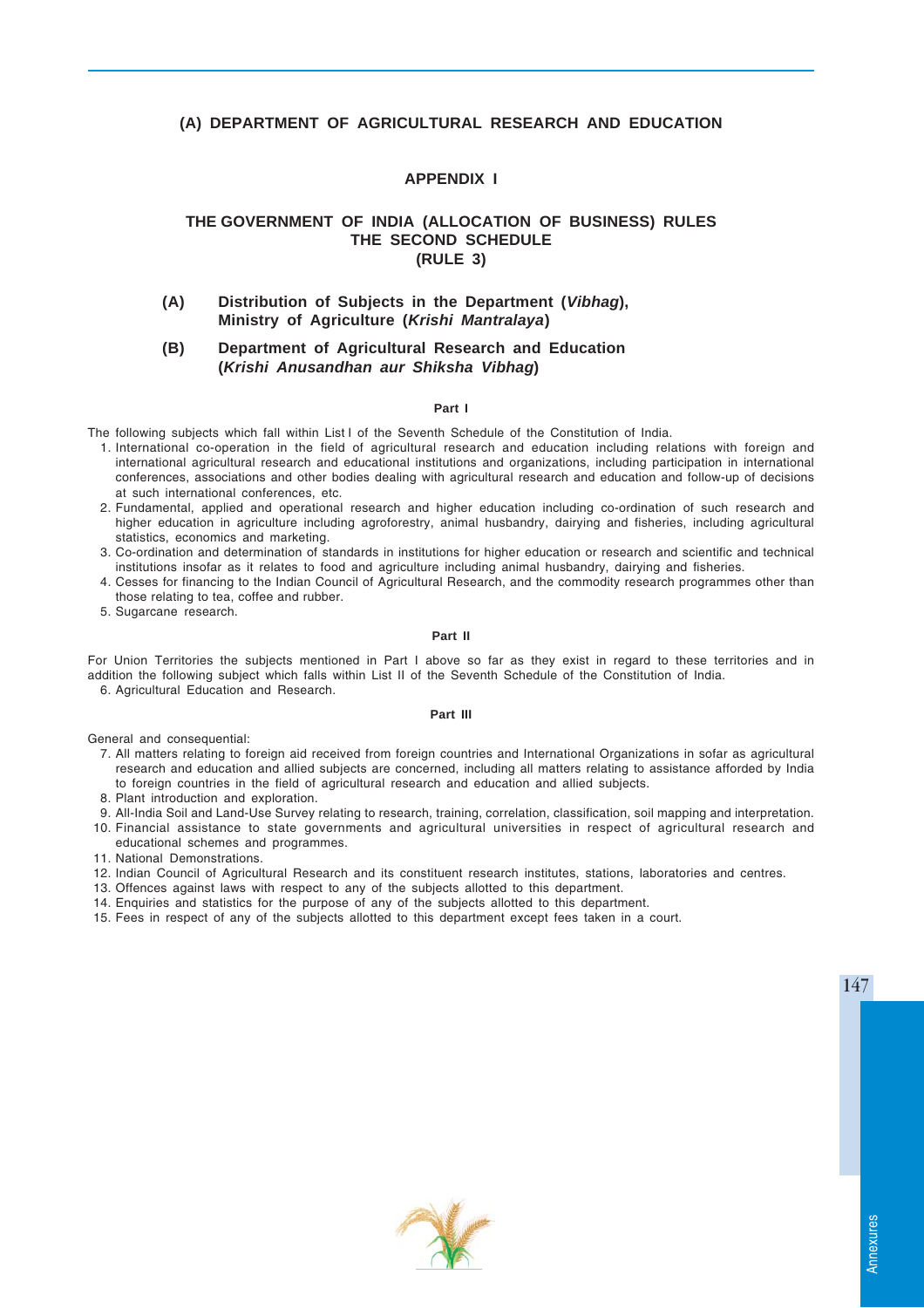# **APPENDIX II**

|  |  |  |  |  |  |  |  | Total Number of Posts and Names of Important Functionaries |
|--|--|--|--|--|--|--|--|------------------------------------------------------------|
|--|--|--|--|--|--|--|--|------------------------------------------------------------|

| Group | Designation                                 | Scale of pay<br>(in rupees)                  | Santioned<br>strength |
|-------|---------------------------------------------|----------------------------------------------|-----------------------|
| A     | Secretary                                   | 26,000<br>(Fixed)                            | 1                     |
| A     | Additional Secretary (DARE)/Secretary, ICAR | 22,400<br>24,500<br>$\overline{\phantom{m}}$ |                       |
| A     | Financial Adviser and Additional Secretary  | 22,400<br>24,500<br>$\overline{\phantom{m}}$ |                       |
| A     | <b>Director</b>                             | 14,300<br>18,300<br>$\overline{\phantom{m}}$ |                       |
| A     | Deputy Secretary                            | 12,000<br>16,500<br>$\overline{\phantom{m}}$ |                       |
| A     | Senior Principal Private Secretary          | 12,000<br>16,500<br>$\qquad \qquad -$        | 1                     |
| A     | <b>Under Secretary</b>                      | 10,000<br>15,200<br>$\overline{\phantom{0}}$ | 7                     |
| A     | Principal Private Secretary                 | 10,000<br>15,200<br>$\overline{\phantom{m}}$ | 2                     |
| В     | Assistant Director (Official Language)      | 7,500<br>12,000<br>$\overline{\phantom{m}}$  | 1                     |
| B     | Private Secretary                           | 6,500<br>10,500<br>$\qquad \qquad -$         | 1                     |
| В     | Section Officer                             | 6,500<br>10,500<br>$\qquad \qquad -$         | 4                     |
| В     | Assistant                                   | 6,500<br>10,500<br>$\qquad \qquad -$         | 4                     |
| B     | Personal Assistant                          | 6,500<br>10,500<br>$\overline{\phantom{m}}$  | 4                     |
| C     | Junior Hindi Translator                     | 5,500<br>9,000<br>$\qquad \qquad -$          | 1                     |
| C     | UDC-cum-Cashier                             | 4,000<br>6,000<br>$\overline{\phantom{m}}$   | 1                     |
| C     | <b>UDC</b>                                  | 4,000<br>6,000<br>$\qquad \qquad -$          | 2                     |
| C     | Steno Grade 'D'                             | 4,000<br>6,000<br>$\qquad \qquad -$          | 7                     |
| C     | <b>UDC-Hindi Typist</b>                     | 4,000<br>6,000<br>$\overline{\phantom{0}}$   |                       |
| C     | Staff Car Driver                            | 4,000<br>6,000<br>$\qquad \qquad -$          | 1                     |
| C     | <b>LDC</b>                                  | 3,050<br>4,590<br>$\overline{\phantom{0}}$   | 2                     |
| D     | Daftry                                      | 2,610<br>4,000                               | 1                     |
| D     | Peon                                        | 2,550<br>3,200                               | 5                     |
|       | Total                                       |                                              | 50                    |

# **Names of the Important Functionaries**

| S.No. | Name                | Designations                                      |
|-------|---------------------|---------------------------------------------------|
| 1.    | Dr Mangala Rai      | Secretary, DARE and DG, ICAR                      |
| 2.    | Mr A K Upadhyay     | Additional Secretary, DARE and Secretary, ICAR    |
| 3.    | Dr Rita Sharma      | Additional Secretary/Financial Adviser, DARE/ICAR |
| 4.    | Mr Rajiv Kumar Jain | <b>Director</b>                                   |
| 5.    | Mr P R Meena        | Joint Director                                    |
| 6.    | Mr Ram Avtar        | Deputy Secretary                                  |
| 7.    | Mr J N Banati       | Senior Principal Private Secretary                |
| 8.    | Mr M S Nayar        | Under-Secretary                                   |
| 9.    | Mr Rakesh Sharma    | Under-Secretary                                   |
| 10.   | Mr Roopak Chaudhuri | Under-Secretary                                   |
| 11.   | Ms Alka Ahuja       | <b>Under-Secretary</b>                            |
| 12.   | Ms Sumita Dasgupta  | <b>Under-Secretary</b>                            |
| 13.   | Mr Madan Lal        | <b>Under-Secretary</b>                            |
| 14.   | Mr D K Chhatwal     | <b>Under-Secretary</b>                            |
| 15.   | Ms Geeta Nair       | <b>Principal Private Secretary</b>                |

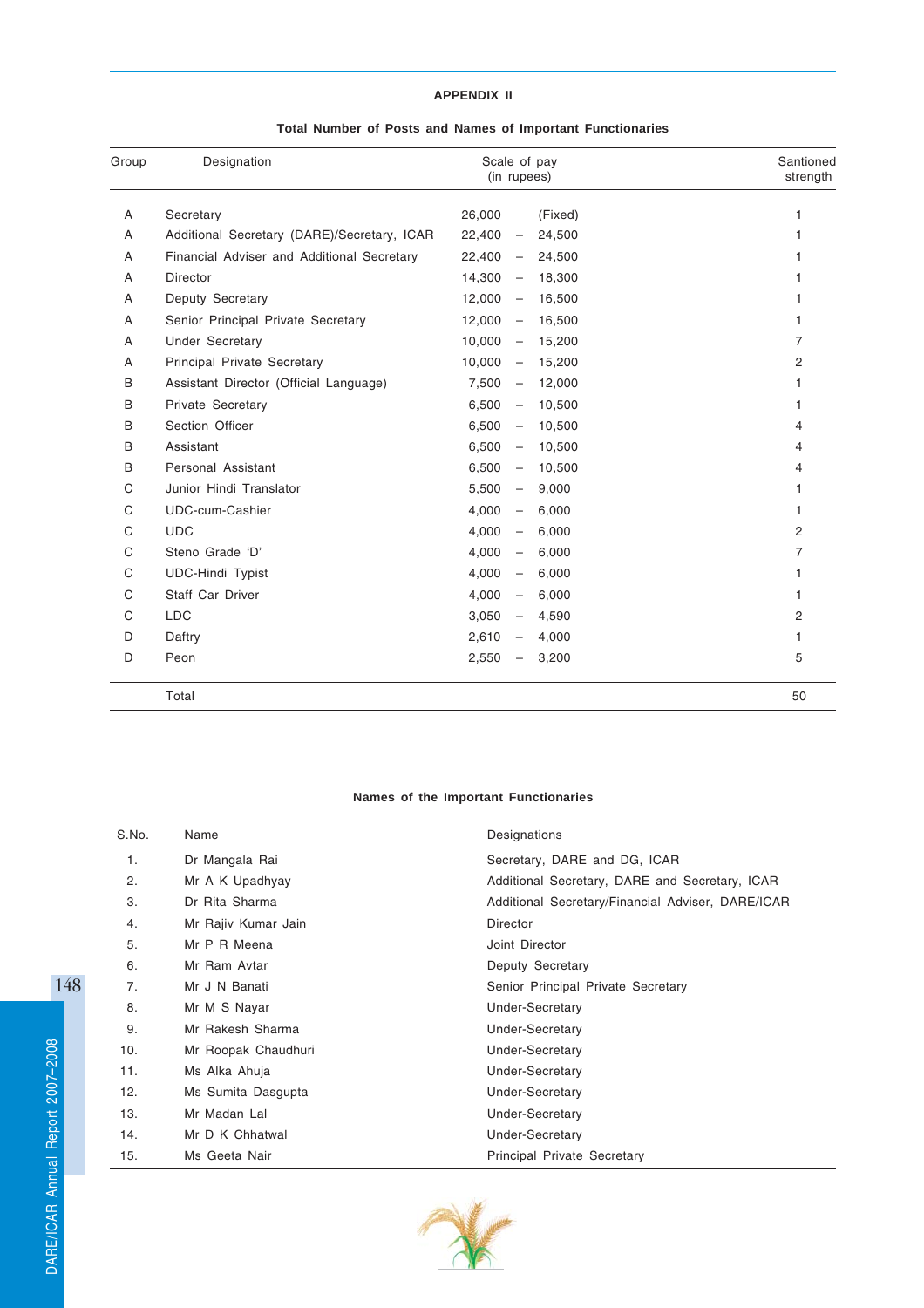# **APPENDIX III**

# **ACTIVITY PROGRAMME CLASSIFICATION**

The Budget Estimates (BE) and Revised Estimates (RE) of DARE and ICAR (Plan, Non-Plan) for 2006–2007 are Rs 2160.00 crores and Rs 2276.00 crores respectively and BE for 2007–2008 (Plan and Non-Plan) is Rs 2460 crores. The detailed break-up of these financial figures are given below in Tables 1 and 2.

Department of Agricultural Research and Education (DARE): The details in respect of BE and RE for 2006–2007 and BE for 2007–2008 are given in Table 1. This excludes the payment to the ICAR.

# **Table 1 Budget estimates and revised estimates of DARE**

(Rupees in lakhs)

| Item                     |                                                                                                        |       | <b>Budget Estimates</b><br>2005-2006 |      | <b>Revised Estimates</b><br>2005-2006 |      | <b>Budget Estimates</b><br>2006-2007 |
|--------------------------|--------------------------------------------------------------------------------------------------------|-------|--------------------------------------|------|---------------------------------------|------|--------------------------------------|
|                          |                                                                                                        | Plan  | Non-Plan                             | Plan | Non-Plan                              | Plan | Non-Plan                             |
| Major Head '3451'<br>090 | Secretariat                                                                                            |       | 155                                  |      | 155                                   |      | 155                                  |
| Major Head '2415'        |                                                                                                        |       |                                      |      |                                       |      |                                      |
| 80                       | -General<br>International Co-operation                                                                 |       |                                      |      |                                       |      |                                      |
| (010032)                 | -India's membership<br>contribution to Commonwealth<br>Agricultural Bureau                             |       | 10                                   |      | 10                                    |      | 10                                   |
| (020032)                 | -India's membership<br>contribution to Consultative<br>Group on International<br>Agricultural Research |       | 375                                  |      | 375                                   |      | 380                                  |
| (030032)                 | -Other Programmes                                                                                      | *4550 |                                      | 650  |                                       | 950  |                                      |
| (040032)                 | -India's contribution to<br>Asia Pacific Association of<br>Agricultural Institutions                   |       | 5                                    |      | 5                                     |      | 5                                    |
| (050032)                 | -India's contribution to NACA                                                                          |       | 12                                   |      | 12                                    |      | 12                                   |
| (060032)                 | -India's contribution to CGPRT                                                                         |       | 5                                    |      | 5                                     |      | 5                                    |
| (070032)                 | -India's contribution to Seed<br>Seed Testing Association                                              |       | 2.25                                 |      | 2.25                                  |      | 2.25                                 |
| (080032)                 | -ISHS Belgium                                                                                          |       | 0.75                                 |      | 0.75                                  |      | 0.75                                 |

\*Includes Rs 8 crore for National Fund for basic and strategic research in agriculture



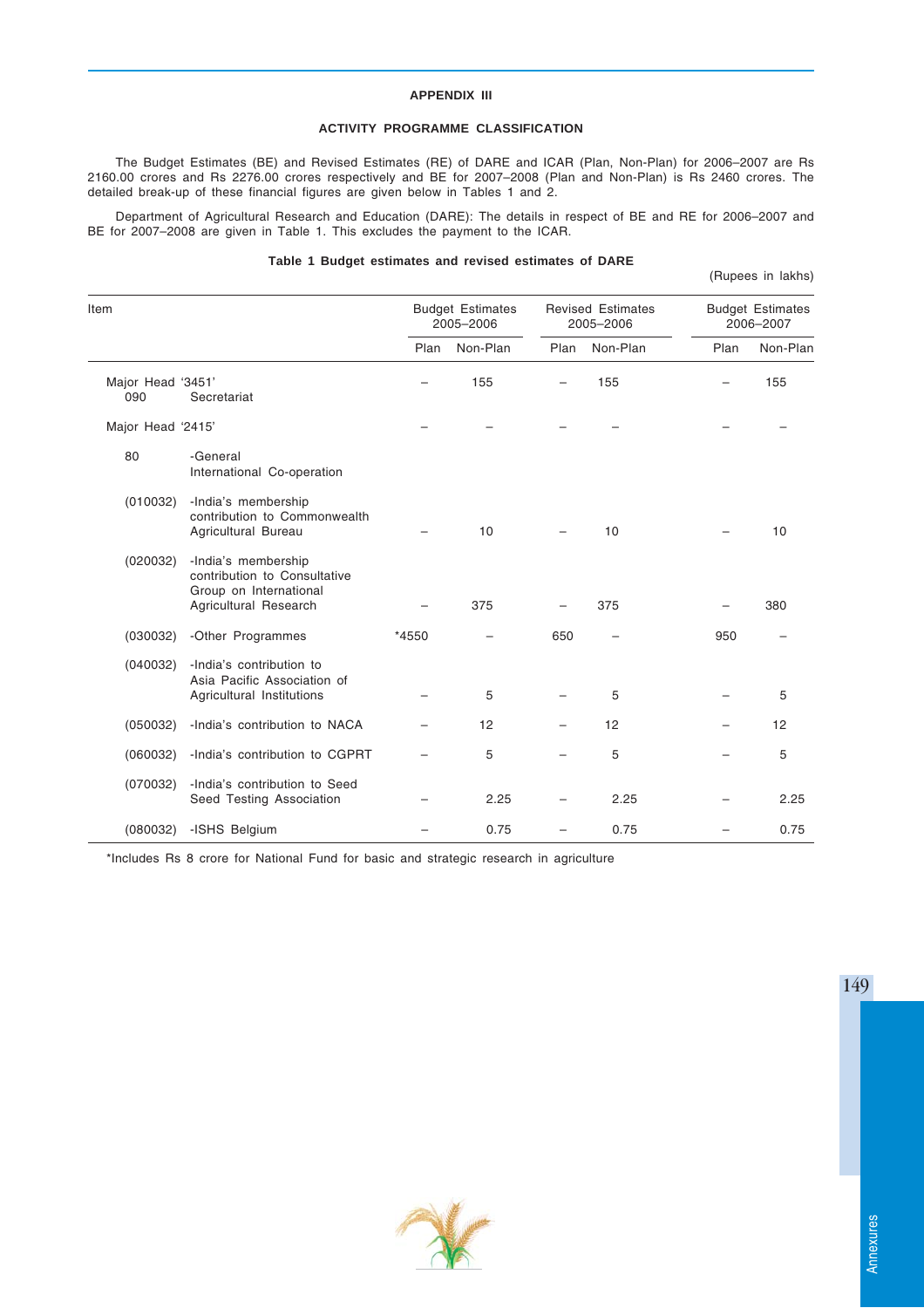# **Table 2 Details of Financial Outlay**

|    |                                                  |                                                                                  |                                                          |       |         |                  |                            |        |                   |         |                  | (Rupees in crores) |         |
|----|--------------------------------------------------|----------------------------------------------------------------------------------|----------------------------------------------------------|-------|---------|------------------|----------------------------|--------|-------------------|---------|------------------|--------------------|---------|
|    |                                                  |                                                                                  |                                                          | Major |         | 2006-2007 Budget |                            |        | 2006-2007 Revised |         | 2007-2008 Budget |                    |         |
|    |                                                  |                                                                                  |                                                          | Head  | Plan    | Non-Plan         | Total                      | Plan   | Non-Plan          | Total   | Plan             | Non-Plan           | Total   |
|    |                                                  |                                                                                  | A. Budget Allocation, net of recoveries                  |       |         |                  |                            |        |                   |         |                  |                    |         |
|    | Revenue                                          |                                                                                  |                                                          |       | 1350.00 | 810.00           | 2160.00 1430.00            |        | 876.00            | 2276.00 | 1620.00          | 840.00             | 2460.00 |
|    | Capital                                          |                                                                                  |                                                          |       | 0.00    | 0.00             | 0.00                       | 0.00   | 0.00              | 0.00    | 0.00             | 0.00               | 0.00    |
|    | Total                                            |                                                                                  |                                                          |       | 1350.00 | 810.00           | 2160.00 1430.00            |        | 846.00            | 2276.00 | 1620.00          | 840.00             | 2460.00 |
| 1. |                                                  | Secretariat -<br>Economic Service<br>Payments to ICAR                            | Agricultural Research and Education                      | 3451  | 0.00    | 1.55             | 1.55                       | 0.00   | 1.55              | 1.55    | 0.00             | 1.65               | 1.65    |
| 2. |                                                  | Crop Husbandry                                                                   |                                                          |       |         |                  |                            |        |                   |         |                  |                    |         |
|    | 2.1                                              | Payments of net proceeds<br>of cess under Agricultural<br>Produce Cess Act, 1940 |                                                          | 2415  | 0.00    | 40.00            | 40.00                      | 0.00   | 40.00             | 40.00   | 0.00             | 40.00              | 40.00   |
|    | 2.2                                              |                                                                                  | Other Programmes<br>of Crop Husbandry                    |       |         |                  |                            |        |                   |         |                  |                    |         |
|    |                                                  | 2.2.01                                                                           | Crop Sciences                                            | 2415  | 312.00  | 194.00           | 506.00                     | 300.00 | 205.69            | 505.69  | 303.00           | 202.50             | 505.50  |
|    |                                                  | 2.2.02                                                                           | Horticulture                                             | 2415  | 69.00   | 71.20            | 140.20                     | 62.27  | 77.01             | 139.28  | 68.00            | 73.70              | 141.70  |
|    |                                                  | 2.2.03                                                                           | Agricultural Extension                                   | 2415  | 245.00  | 0.80             | 245.80                     | 263.16 | 0.83              | 263.99  | 246.00           | 0.85               | 246.55  |
|    |                                                  | 2.2.04                                                                           | Agricultural Education                                   | 2415  | 196.00  | 5.25             | 201.25                     | 426.00 | 5.34              | 431.34  | 290.00           | 5.45               | 295.45  |
|    |                                                  | 2.2.05                                                                           | Economics, Statistics<br>and Management                  | 2415  | 4.00    | 12.60            | 16.60                      | 3.50   | 12.85             | 16.35   | 4.00             | 12.95              | 16.95   |
|    |                                                  | 2.2.06                                                                           | Agricultural Engg.                                       | 2415  | 40.00   | 23.90            | 63.90                      | 37.00  | 25.18             | 62.18   | 40.00            | 24.80              | 44.80   |
|    |                                                  | 2.2.07                                                                           | ICAR Hq Admn.<br>including ASRB and<br><b>DIPA</b>       | 2415  | 30.00   | 194.25           | 224.25                     | 22.50  | 194.84            | 217.34  | 42.50            | 202.80             | 245.30  |
|    |                                                  | 2.2.08                                                                           | National Agril.<br>Innovation Project                    | 2415  | 92.00   | 0.00             | 92.00                      | 10.00  | 0.00              | 10.00   | 270.00           | 0.00               | 270.00  |
|    |                                                  | 2.2.09                                                                           | Indo-French Proj. on<br>Seabass Breedings<br>and Culture | 2415  | 0.50    | 0.00             | 0.50                       | 0.50   | 0.00              | 0.50    | 0.00             | 0.00               | 0.00    |
|    |                                                  |                                                                                  | Total other Programme of<br>Crop Husbandry               |       | 988.50  |                  | 502.60   1491.10   1124.93 |        | 521.74            | 1646.67 | 1263.60          | 563.05             | 1786.55 |
|    |                                                  |                                                                                  | <b>Total Crop Husbandry</b>                              |       | 988.50  | 542.60           | 1531.10 1124.93            |        | 561.74            | 1668.67 | 1263.50          | 563.05             | 1826.55 |
| 3. |                                                  |                                                                                  | Soil and Water Conservation                              |       |         |                  |                            |        |                   |         |                  |                    |         |
|    | 3.1<br>Soil and Water Conservation<br>Institutes |                                                                                  |                                                          | 2415  | 3.60    | 11.63            | 15.23                      | 3.60   | 12.35             | 15.95   | 3.60             | 12.00              | 15.60   |
|    | 3.2                                              |                                                                                  | Other NRM Instts. including<br>Agroforestry Research     | 2415  | 73.40   | 70.02            | 143.42                     | 65.67  | 72.80             | 138.47  | 66.40            | 72.25              | 138.65  |
|    |                                                  |                                                                                  | Total- Soil & Water Conservation                         |       | 77.00   | 81.65            | 158.65                     | 69.27  | 85.15             | 154.42  | 70.00            | 84.25              | 154.25  |
| 4. |                                                  | Animal Husbandry                                                                 |                                                          | 2415  | 75.00   | 121.90           | 169.90                     | 60.00  | 132.16            | 192.16  | 78.00            | 126.60             | 204.60  |
| 5. | Fisheries                                        |                                                                                  |                                                          | 2415  | 29.30   | 58.70            | 87.70                      | 26.30  | 61.30             | 87.60   | 37.00            | 60.30              | 97.30   |

# **Demand No. 2. Department of Agricultural Research and Education**

150



*(Contd . . .)*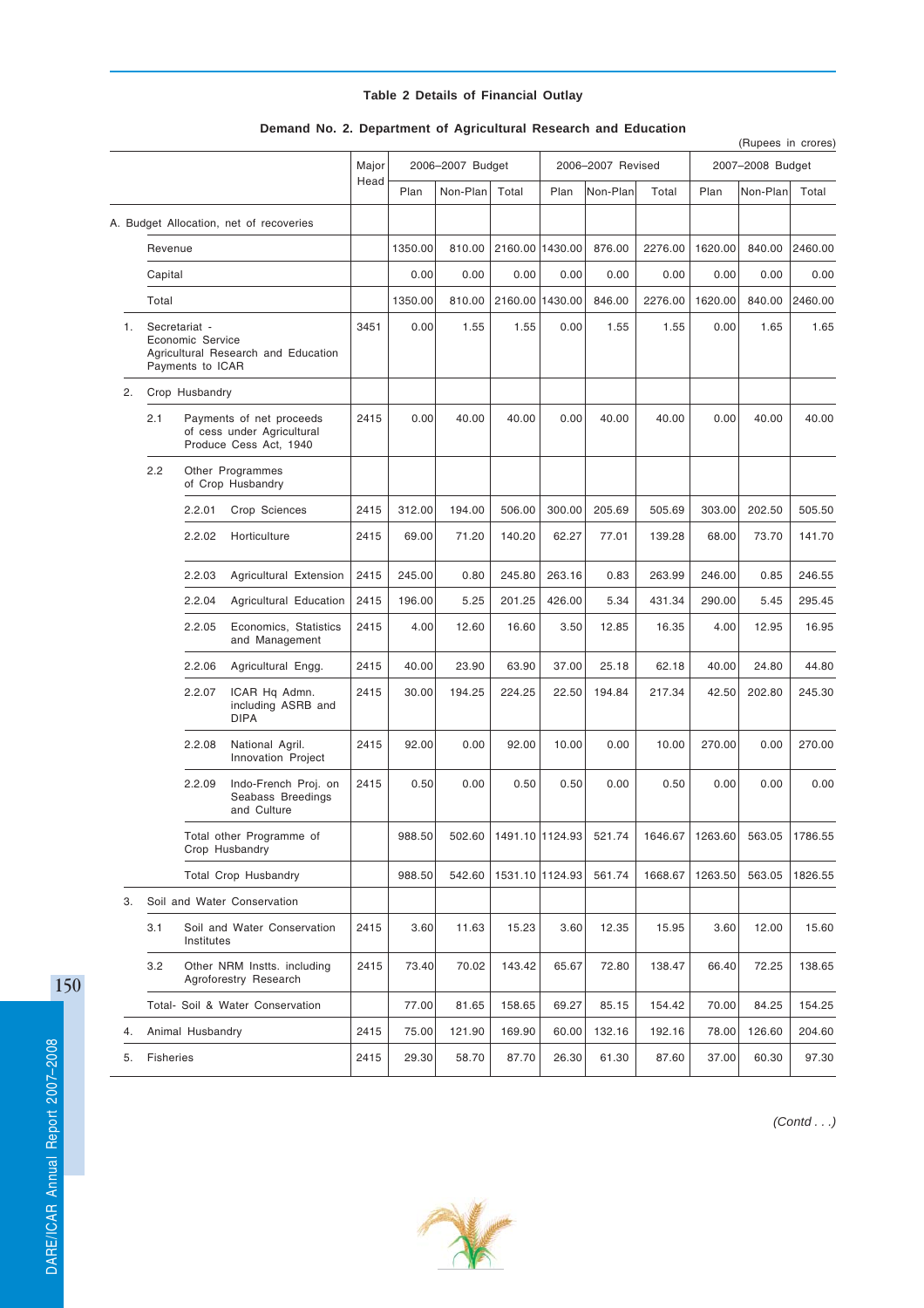|             |                                                                                                                                                                                             | Major | 2006-2007 Budget                 |             |                 |                          | 2006-2007 Revised |         | 2007-2008 Budget  |             |         |
|-------------|---------------------------------------------------------------------------------------------------------------------------------------------------------------------------------------------|-------|----------------------------------|-------------|-----------------|--------------------------|-------------------|---------|-------------------|-------------|---------|
|             |                                                                                                                                                                                             | Head  | Plan                             | Non-Plan    | Total           | Plan                     | Non-Plan          | Total   | Plan              | Non-Plan    | Total   |
| 6.          | Lump-sum provision for Projects/<br>Schemes for the benefit of North-<br>Eastern Region and Sikkim                                                                                          | 2552  | 135.00                           | 0.00        | 135.00          | 143.00                   | 0.00              | 143.00  | 162.00            | 0.00        | 162.00  |
|             | Total-Payments to ICAR                                                                                                                                                                      |       | 1304.50                          | 804.35      | 2108.85 1423.50 |                          | 840.35            | 2263.85 | 1610.50           | 834.20      | 2444.70 |
| 7.          | Contribution to Commonwealth<br>Agricultural Bureau, Consultative<br>Group on International Agricultural<br>Research and Association of Asia<br>Pacific Agricultural Research<br>Institutes | 2415  | 45.50                            | 4.10        | 49.60           | 6.50                     | 4.10              | 10.60   | 9.50              | 4.15        | 13.65   |
| 8.          | Total-Agricultural Research and<br>Education                                                                                                                                                | 2415  | 1350.00                          | 808.45      |                 | 2158.45 1430.00          | 844.45            | 2274.45 | 1620.00           | 838.35      | 2458.35 |
| Grand Total |                                                                                                                                                                                             |       | 1350.00                          | 810.00      | 2160.00 1430.00 |                          | 836.00            | 2276.00 | 1620.00           | 840.00      | 2460.00 |
|             |                                                                                                                                                                                             | Head  | <b>Budget</b><br>of Div. support | <b>IEBR</b> | Total           | <b>Budget</b><br>support | <b>IEBR</b>       | Total   | Budget<br>support | <b>IEBR</b> | Total   |
|             | B. Investments in PSEs                                                                                                                                                                      |       |                                  |             |                 |                          |                   |         |                   |             |         |
| 1.          | Indian Council of Agricultural<br>Research                                                                                                                                                  | 12415 | 0.00                             | 0.00        | 0.00            | 0.00                     | 0.00              | 0.00    | 0.00              | 0.00        | 0.00    |
| 1.          | C. Plan Outlay<br>Agricultural Research Education                                                                                                                                           |       | 12415 1251.00                    | 0.00        | 1251.00 1287.00 |                          | 0.00              | 1287.00 | 1458.00           | 0.00        | 1458.00 |
| 2.          | North-eastern Areas                                                                                                                                                                         | 22552 | 135.00                           | 0.00        | 135.00          | 143.00                   | 0.00              | 143.00  | 162.00            | 0.00        | 162.00  |
|             | Total                                                                                                                                                                                       |       | 1350.00                          | 0.00        |                 | 1350.00 1430.00          | 0.00              | 1430.00 | 1620.00           | 0.00        | 1620.00 |
|             | D. Major Head-wise Total                                                                                                                                                                    |       | 1350.00                          | 810.00      | 2160.00 1430.00 |                          | 846.00            | 2276.00 | 1620.00           | 840.00      | 2460.00 |
|             |                                                                                                                                                                                             | 2415  | 1251.00                          | 808.45      |                 | 2023.45 1287.00          | 844.45            | 2131.45 | 1458.00           | 838.35      | 2296.35 |
|             |                                                                                                                                                                                             | 3451  | 0.00                             | 1.55        | 1.55            | 0.00                     | 0.00              | 155.00  | 0.00              | 1.65        | 1.65    |
|             |                                                                                                                                                                                             | 2552  | 135.00                           | 0.00        | 135.00          | 143.00                   | 0.00              | 143.00  | 162.00            | 0.00        | 162.00  |
|             | Grand Total                                                                                                                                                                                 | 4552  | 0.00                             | 0.00        | 0.00            | 0.00                     | 0.00              | 0.00    | 0.00              | 0.00        | 0.00    |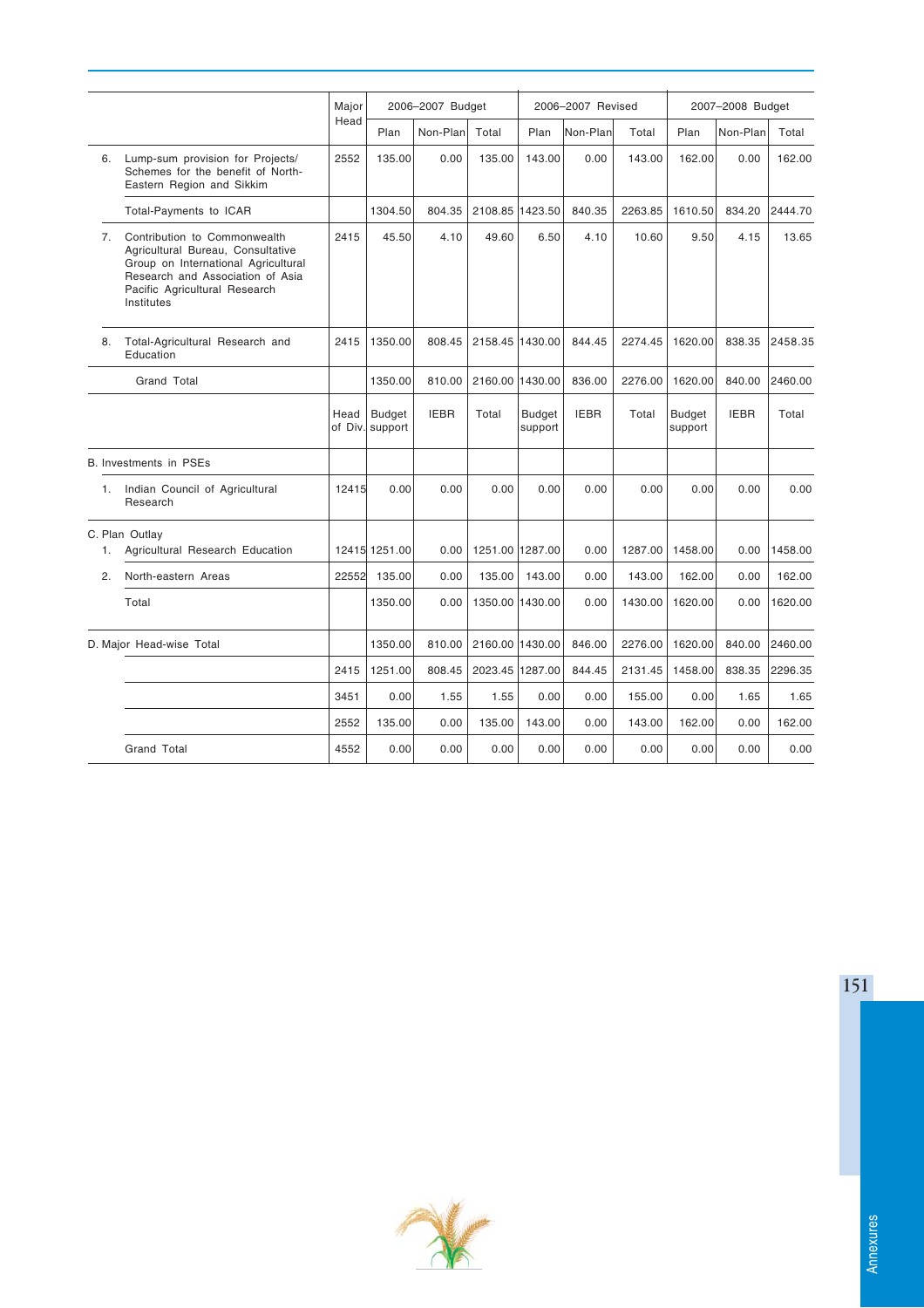# **(B) INDIAN COUNCIL OF AGRICULTURAL RESEARCH**

# **APPENDIX 1**

# **INDIAN COUNCIL OF AGRICULTURAL RESEARCH SOCIETY**

The Society shall have the following *Ex-Officio* Members:

- (i) *Minister-in-charge of the portfolio of Agriculture in the Union Cabinet, President of the Society*
- 1. Mr Sharad Pawar Minister of Agriculture Government of India, Krishi Bhavan New Delhi 110 001
- (ii) *Minister of State in the Union Ministry of Agriculture, dealing with the ICAR, Vice-President*
- 2. Minister of State (Agriculture) Government of India, Krishi Bhavan New Delhi 110 114
- (iii) *Union Ministers holding charge of Finance, Planning, Science and Technology, Education and Commerce (in case the Prime Minister is holding any of these portfolios, the Minister of State in the Ministry/ Department concerned)*
- 3. Mr P Chidambaram Minister of Finance, Government of India North Block, New Delhi 110 001
- 4. Mr M V Rajasekharan Minister of State for Planning Yojana Bhawan, Government of India New Delhi 110 001
- 5. Mr Kapil Sibal Minister of Science & Technology, and Human Resource Development Government of India, Shastri Bhawan New Delhi 110 001 6. Mr Arjun Singh
- Minister for Human Resources Government of India New Delhi 110 001
- 7. Mr Kamal Nath Minister of Commerce,Government of India Udyog Bhawan, New Delhi 110 001
- (iv) *Other Ministers in the Union Ministry of Agriculture* 8. Mr Kanti Lal Bhuria
- Minister of State for Agriculture Government of India, Krishi Bhavan, New Delhi 110 114 9. Mr Taslimuddin
- Minister for Animal Hisbandry, Dairying and Fisheries Krishi Bhawan, New Delhi 110 114
- (v) *Ministers in the States/Incharge of Agriculture/Animal Husbandry/Fisheries*

# **Andhra Pradesh**

10. Mr N Raghuveera Reddy Minister of Agriculture Government of Andhra Pradesh Hyderabad (Andhra Pradesh) 500 022 11. Mr Fareeduddin Mohammed Minister of Fisheries Government of Andhra Pradesh Hyderabad (Andhra Pradesh) 500 022 12. Mr Suryarao Gollapalli Minister for Animal Husbandry and Dairy Development Government of Andhra Pradesh

Hyderabad (Andhra Pradesh) 500 022

#### **Arunachal Pradesh**

- 13. Mr Tsering Gyurme Minister for Agriculture, Animal Husbandry and **Horticulture** Government of Arunachal Pradesh Itanagar (Arunachal Pradesh) 791 111 14. Mr Chowna Mein Minister of Fisheries
- Government of Arunachal Pradesh Itanagar (Arunachal Pradesh) 791 111

# **Assam**

- 15. Ms Pramila Rani Minister for Agriculture, Government of Assam Janta Bhavan, Guwahati (Assam) 781 006 16. Mr Khor Singh Engti
- Minister for Veterinary and Animal Husbandry Hill Area Development Government of Assam, Janta Bhavan Guwahati (Assam) 781 006
- 17. Mr Nurjamal Sarkar Minister for Fisheries Government of Assam, Janta Bhavan Guwahati (Assam) 781 006
- 18. Minister of Horticulture Government of Assam, Janta Bhavan Guwahati (Assam) 781 006

#### **Bihar**

- 19. Mr Sushil Kumar Modi Deputy Chief Minister for Animal Husbandry and Fisheries Government of Bihar Patna (Bihar) 800 015 20. Mr Narendra Singh
- Minister for Agriculture Government of Bihar Patna (Bihar) 800 015

#### **Chhattisgarh**

21. Mr Nanki Ram Kanwar Minister for Agriculture, Animal Husbandry & Fisheries Government of Chhatisgarh Raipur (Chhattisgarh)

#### **Delhi**

22. Mr Raj Kumar Chauhan Minister for Agriculture Development and Food Animal Husbandry & Fisheries National Capital Territory of Delhi New Delhi 110 012

# **Goa**

23. Mr Francisco X. Pacheco Minister of Agriculture Animal Husbandry and Horticulture Government of Goa, Panaji (Goa) 403 001 24. Mr Joaquim Braz Alemao Minister for Fisheries Government of Goa, Panaji (Goa) 403 001

#### **Gujarat**

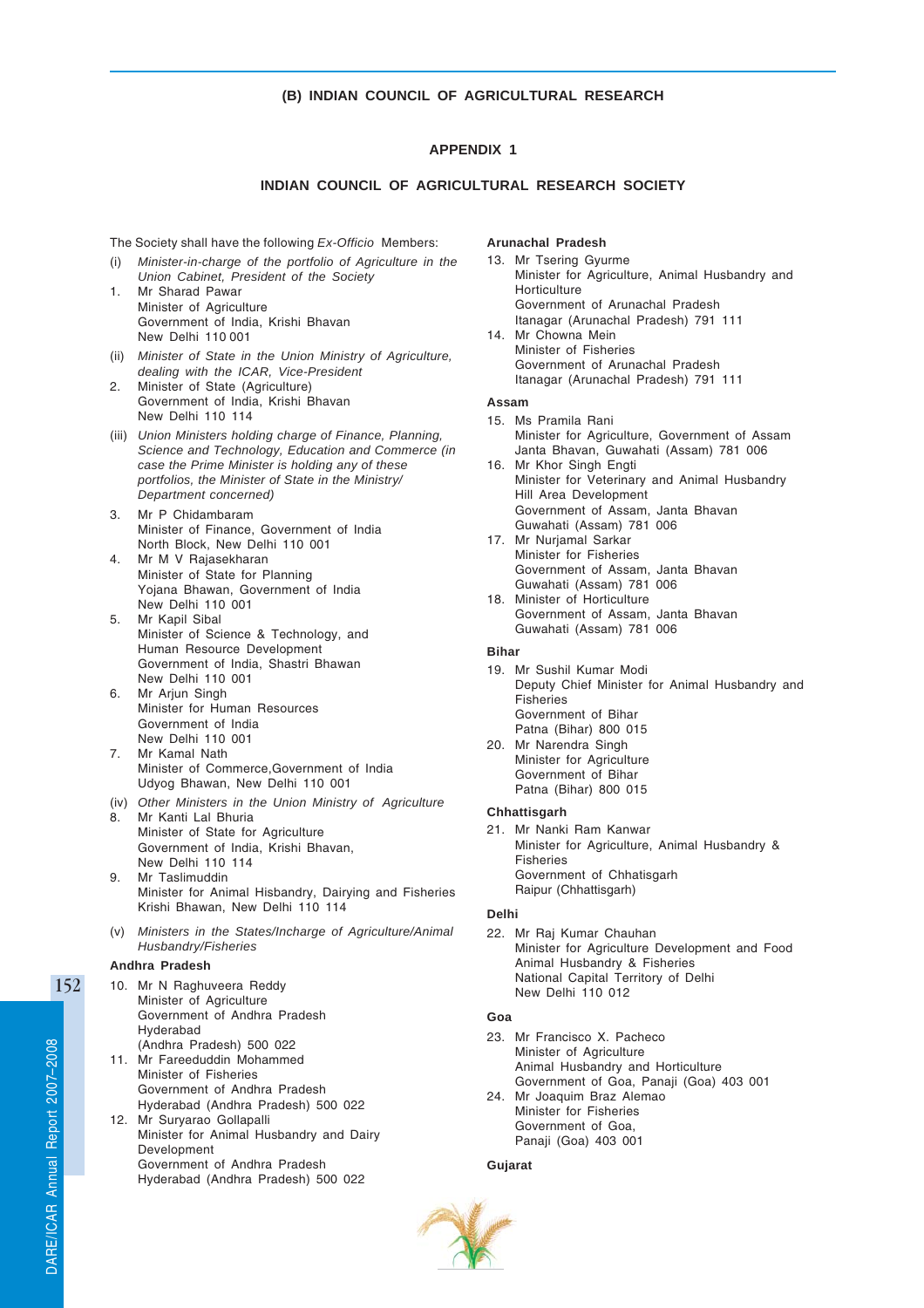25. Mr Bhupendrasinh M Chudasama Minister for Agriculture, Animal Husbandry, Fisheries and Horticulture Government of Gujarat Gandhinagar, (Gujarat) 382 010

# **Haryana**

26. Mr Harmohinder Singh Chatha Minister for Agriculture, Horticulture, Animal Husbandry and Fisheries Government of Haryana Chandigarh (Haryana) 160 001

# **Himachal Pradesh**

- 27. Mr Singhi Ram Minister of Horticulture Government of Himachal Pradesh Shimla (Himachal Pradesh) 171 001
- 28. Mr Raj Krishan Gaur Minister for Agriculture Government of Himachal Pradesh Shimla (Himachal Pradesh) 171 001
- 29. Mr Harsh Mahajan Minister of State for Animal Husbandry and Fisheries Government of Himachal Pradesh Shimla (Himachal Pradesh) 171 001

### **Jammu and Kashmir**

30. Mr Abdul Aziz Zargar Minister for Agriculture. Horticulture and Fisheries Government of Jammu and Kashmir Srinagar (Jammu and Kashmir) 190 001

31. Mr Taj Mohi-ud-Din Minister of Animal Husbandry Government of Jammu & Kashmir Srinagar (Jammu & Kashmir) 190 001

### **Jharkhand**

32. Mr Nalin Soren Minister of Animal Husbandry, Horticulture and Fisheries Government of Jharkhand, Ranchi (Jharkhand) 834 002

# **Karnataka**

- 33. Mr Nagaraja Shetty Minister of Fisheries Government of Karnataka, Vidhan Soudha Bangalore (Karnataka) 560 001
- 34. Dv Revu Naik Belamagi Minister for Animal Husbandry Government of Karnataka, Vidhan Soudha Bangalore (Karnataka) 560 001
- 35. Mr Shashikanth Akkappa Naik Minister for Horticulture Government of Karnataka Bangalore 560 001
- 36. Mr Bandeppa Kashempur Minister for Agriculture Government of Karnataka, Vidhan Soudha Bangalore (Karnataka) 560 001

#### **Kerala**

37. Mr Mullakkara Ratnakaran Minister for Agriculture & Coir including Animal Husbandry and Horticulture Government of Kerala Thriuvananthapuram (Kerala) 695 001

38. Mr S Sharma Minister of Fisheries Government of Kerala Thiruvananthapuram (Kerala) 695 001

### **Madhya Pradesh**

- 39. Mr Choudhary Chanderbhan Singh Minister for Agriculture Government of Madhya Pradesh Bhopal (Madhya Pradesh) 423 006
- 40. Mr Moti Kashyap Minister for Fisheries Government of Madhya Pradesh Bhopal (Madhya Pradesh) 423 006
- 41. Mr Ramakant Tiwari Minister for Animal Husbandry Government of Madhya Pradesh Bhopal (Madhya Pradesh) 423 006
- 42. Minister for Horticulture Government of Madhya Pradesh Bhopal (Madhya Pradesh) 432 006

# **Maharashtra**

- 43. Mr Balasaheb Thorat Minister for Agriculture Government of Maharashtra Mumbai (Maharashtra) 400 032
- 44. Mr Anees Ahmad Minister for Fisheries, Animal Husbandry and Dairy Development Government of Maharashtra Mumbai (Maharashtra) 400 032
- 45. Mr Vinay Kore Minister for Horticulture and Non-conventional Energy Government of Maharashtra Mumbai (Maharashtra) 400 032

#### **Manipur**

- 46. Mr M O Ibobi Chief Minister holding the charge of Animal Husbandry and Fisheries Government of Manipur Imphal (Manipur) 795 001
- 47. Mr Ph. Parijat Singh Minister for Agriculture Government of Manipur Imphal (Manipur) 795 001
- 48. Mr Gaikhangam Minister for Horticulture Government of Manipur Imphal (Manipur) 795 001

# **Meghalaya**

- 49. Mr Manirul Islam Sarkar Minister for Agriculture, Fisheries and Horticulture Government of Meghalaya Meghalaya Secretariat Shillong (Meghalaya) 793 001
- 50. Mr Paul Lyndoh Minister for Animal Husbandry and Veterinary Government of Meghalaya, Meghalaya Secretariat (C) Shillong (Meghalaya) 793 001
- 51. Mr Sengran Songma Minister for Fisheries Meghalaya Secretariat (C) Shillong (Meghalaya) 793 001

#### **Mizoram**

- 52. Mr H Rammawia Minister for Agriculture and Horticulture Government of Mizoram Aizwal (Mizoram) 796 001
- 53. Mr Lalrin Chhana Minister for Animal Husbandry Government of Mizoram Aizwal (Mizoram) 796 001

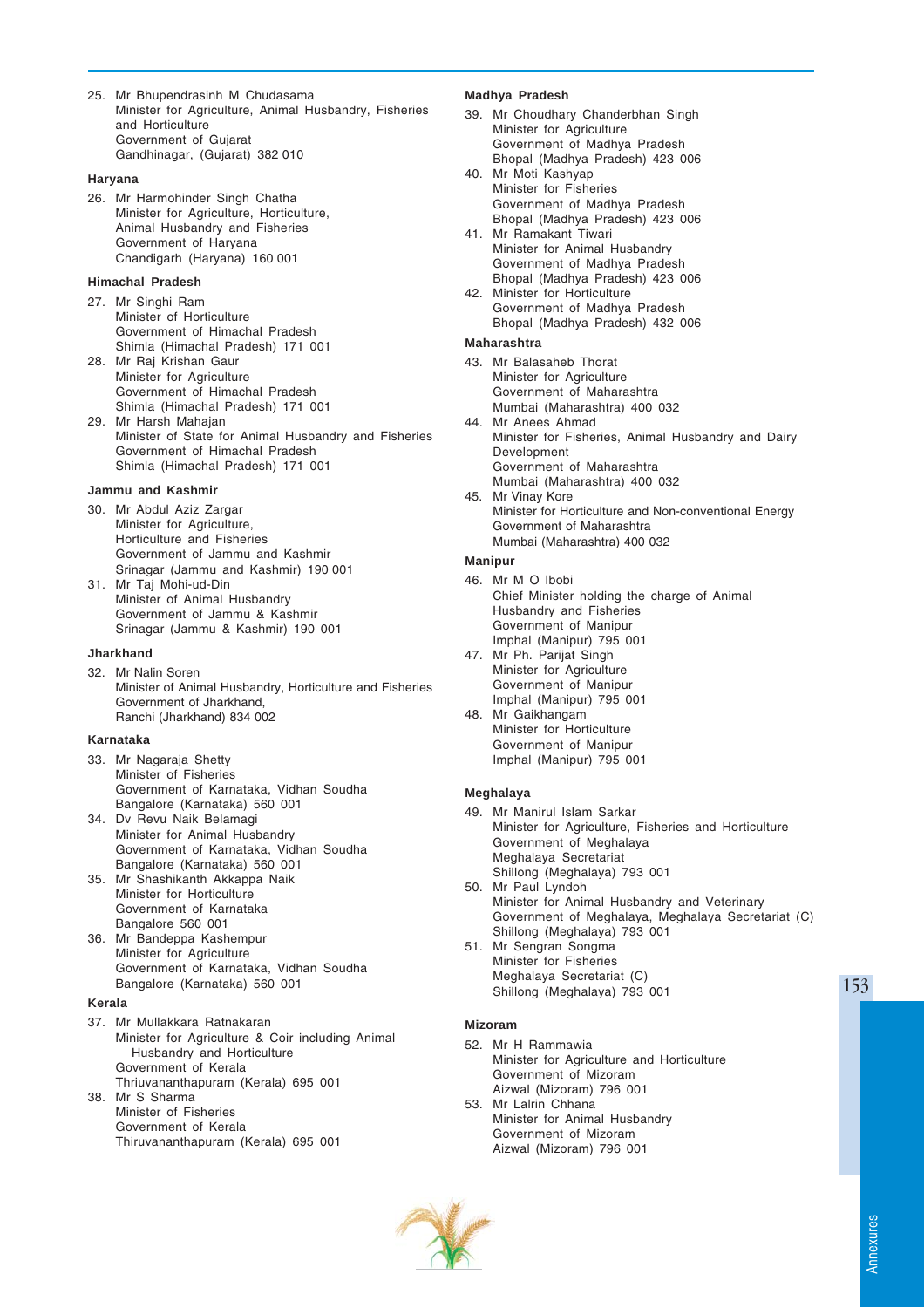54. Mr B Lalthlengliana Minister for Fisheries Government of Mizoram Aizwal (Mizoram) 796 001

### **Nagaland**

- 55. Mr Neiphiu Rio Chief Minister and holding charge of Horticulture and Fisheries Government of Nagaland Kohima (Nagaland) 797 001
- 56. Mr Kuzholuz Nienu Minister for Agriculture Government of Nagaland Kohima (Nagaland) 797 001
- 57. Mr Thenucho Minister for Animal Husbandry Government of Nagaland Kohima (Nagaland) 797 001

### **Orissa**

- 58. Mr Surinder Nath Nayak Minister for Agriculture and Horticulture Government of Orissa Bhubaneshwar (Orissa) 751 001
- 59. Ms Golak Bihari Naik Minister for Animal Resources Development Government of Orissa Bhubaneshwar (Orissa) 751 001

### **Puducherry**

- 60. Mr V Vaithilingam Minister for Agriculture, Horticulture, Animal **Husbandry** Government of Puducherry Pondicherry 605 001 61. Mr MOHF Shajahan
- Minister of Fisheries and Horticulture Government of Pondicherry Pondicherry 605 001

## **Punjab**

- 62. Mr Sucha Singh Lamgha Minister of Agriculture Government of Punjab Chandigarh (Punjab) 160 001
- 63. Mr G S Ranike Minister of Animal Husbandry, Fisheries and Dairy Development Government of Punjab Chandigarh (Punjab) 160 001 64.
- Minister of Horticulture Government of Punjab Chandigarh (Punjab) 160 001

# **Rajasthan**

65. Mr Prabhu Lal Saini Minister of State for Agriculture, Animal Husbandry and Horticulture Government of Rajasthan Jaipur (Rajasthan) 302 005

### **Sikkim**

- 66. Mr Somnath Poudyal Minister for Agriculture and Horticulture Government of Sikkim Secretariat, Gangtok (Sikkim) 737 101
- 67. Ms Kalawati Subba Minister for Animal Husbandry and Fisheries Government of Sikkim Secretariat, Gangtok (Sikkim) 737 001

# **Tamil Nadu**

- 68. Mr Veera Pandi S Arumugam Minister for Agriculture and Horticulture Government of Tamil Nadu Chennai, (Tamil Nadu) 600 009
- 69. Mr K P P Sami Minister for Fisheries Government of Tamil Nadu Chennai (Tamil Nadu) 600 009 70. Ms Geetha Jeevan
- Minister for Animal Husbandry Government of Tamil Nadu Chennai (Tamil Nadu) 600 009

# **Tripura**

- 71. Mr Tapan Chakravorty Minister for Agriculture, Animal Husbandry and **Horticulture**
- Civil Secretariat, Government of Tripura Agartala (Tripura) 799 001
- 72. Mr Khagentra Jamatia Minister for Fisheries Government of Tripura Agartala (Tripura) 799 001

### **Uttarakhand**

73. Mr Trivendra Singh Rawat Minister for Agriculture, Fisheries, Animal Husbandry and **Horticulture** Government of Uttranchal Dehradun (Uttranchal)

# **Uttar Pradesh**

- 74. Mr Ashok Bajpai Minister for Agriculture Government of Uttar Pradesh Lucknow (Uttar Pradesh) 226 001
- 75. Dr Virendra Singh Minister for Animal Husbandry Government of Uttar Pradesh Lucknow (Uttar Pradesh) 226 001
- 76. Mr Raj Kishore Singh Minister for Horticulture Government of Uttar Pradesh Lucknow (Uttar Pradesh) 226 001
- 77. Mr Shyam Narayan Minister of Fisheries Government of Uttar Pradesh Lucknow (Uttar Pradesh) 226 001

# **West Bengal**

- 78. Mr Naren De Minister for Agriculture Government of West Bengal Writers' Building Kolkata (West Bengal) 700 001
- 79. Mr Anisur Rahman Minister for Animal Resources Development Government of West Bengal Kolkata, (West Bengal) 700 001
- 80. Mr Kironmoy Nanda Minister for Fisheries & Aquatic Resources and Fishing Harbours Government of West Bengal Kolkata (West Bengal) 700 001
- 81. Mr Mohanta Chatterjee Minister for Horticulture and Food Processing Government of West Bengal Writers Building Kolkata (West Bengal) 700 001

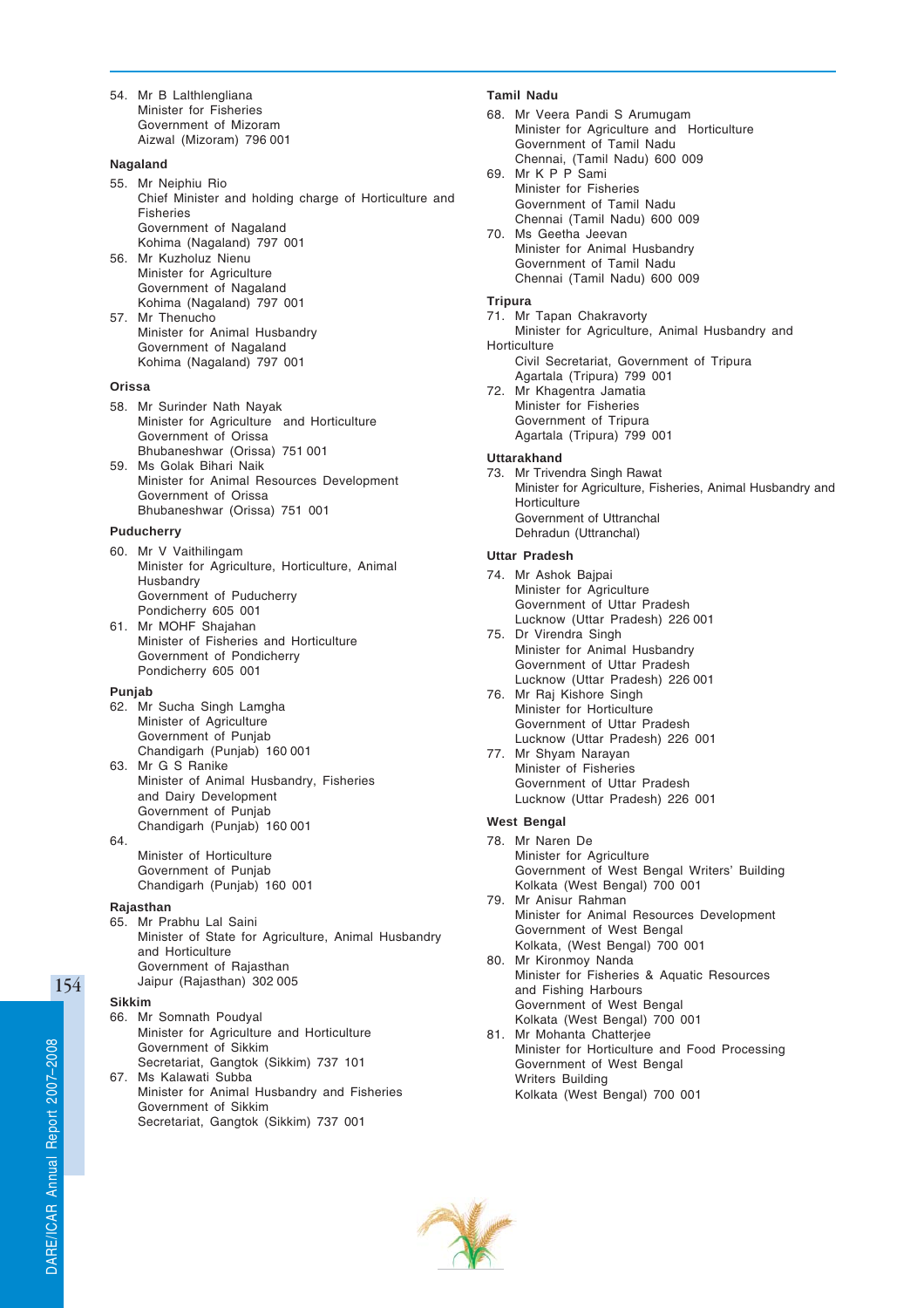|     | (vi) Member of Planning Commission, Incharge of<br>Agriculture                                                                                                                                                                                      |
|-----|-----------------------------------------------------------------------------------------------------------------------------------------------------------------------------------------------------------------------------------------------------|
|     | 82. Mr Abhijit Sen<br>Member (Agriculture), Planning Commission<br>Yojana Bhavan<br>New Delhi                                                                                                                                                       |
|     | (vii) Six members of Parliament (Four elected by<br>Lok Sabha and two elected by Rajya Sabha)                                                                                                                                                       |
| 83. | Shri Harish Rawat<br>25.11.2008<br>Member of Parliament (RS)<br>Village Mohanari<br>P.O. Chaunalia<br>Tehsil Bhikaiasen<br>Distt. Almora, Uttaranchal and<br>12-A, Canning Lane<br>New Delhi 110 001                                                |
| 84. | Mr Sharad Anantrao Joshi<br>04.07.2010<br>Member of Parliament (RS)<br>Angar Mala, Village Ambethan, Taluk khed,<br>Distt Pune and                                                                                                                  |
| 85. | 40 Meena Bagh, New Delhi 110 001<br>Mr Mahdevrao Shivankar<br>Till the expiry of<br>Member of Parliament (LS),<br>term in the<br>Amgaon, Distt. Gundia 441 902<br>Lok Sabha<br>Maharashtra, and B-603, MS Flats,<br>BKS Marg,<br>New Delhi 110 001. |
| 86. | Mr K Manvendra Singh,<br>$-do-$<br>Member of Parliament (LS)<br>Amagarh House, Dampier Nagar, Mathura,<br>Uttar Pradesh and 20, Willingdon Crescent,<br>New Delhi 110 001.                                                                          |
| 87. | Mr Kishan Singh Sangwan<br>-do<br>Member of Parliament (LS)<br>H. No. 563, Ward No. 4, Tehsil Road,<br>Gohana, Sonepat 131 001 Haryanan and<br>18, Dr Rajendra Prasad Road,<br>New Delhi 110 001.                                                   |
| 88. | Mr V K Thummar<br>-do-<br>Member of Parliament (LS)<br>Amrut Complex, Station Road,<br>Amreli 365 601 Gujarat and<br>7, H C Mathur Lane,<br>New Delhi 110 001                                                                                       |
|     | (viii) Director-General, ICAR                                                                                                                                                                                                                       |
|     | 89. Dr Mangala Rai<br>Director-General, ICAR<br>Krishi Bhavan, New Delhi 110 001                                                                                                                                                                    |
|     | (ix) All Secretaries in the Ministry of Agriculture                                                                                                                                                                                                 |
| 90. | Mr P K Mishra<br>Secretary (Agriculture and Co-operation)<br>Ministry of Agriculture, Department of Agriculture,                                                                                                                                    |
|     | Krishi Bhavan.New Delhi 110 001<br>91. Ms Charusheela Sohoni<br>Secretary (Animal Husbandry and Dairying)<br>Krishi Bhavan,<br>New Delhi 110 114                                                                                                    |
| (x) | Secretary, Planning Commission                                                                                                                                                                                                                      |
| 92. | Mr R R Shah<br>Secretary, Planning Commission<br>Yojana Bhavan, New Delhi 110 001                                                                                                                                                                   |
|     | (xi) Secretary, Department of Biotechnology                                                                                                                                                                                                         |
|     | 93. Mr M K Bhan<br>Secretary<br>Department of Biotechnology                                                                                                                                                                                         |
|     | CGO Complex, New Delhi 110 003                                                                                                                                                                                                                      |

- *(xii) Director-General, Council of Scientific and Industrial Research, Anusandhan Bhawan, New Delhi 110 001*
- 94. Prof S K Brahmachari Director General Council of Science and Industrial Research Anusandhan Bhawan, New Delhi 110 001
- (xiii) *Chairman, University Grants Commission*
- 95. Dr S K Thorat Chairman, University Grants Commission Bahadur Shah Zafar Marg, New Delhi
- (xiv) *Chairman, Atomic Energy Commission (or Director, Bhabha Atomic Research Centre, if nominated by the Chairman, Atomic Energy Commission)*
- 96. Mr Anil Khakodkar Chairman, Atomic Energy Commission and Secretary to the Government of India Department of Atomic Energy Anushakti Bhavan, Chhatrapati Shivaji Maharaj Marg, Mumbai 400 039
- (xv) *Member, Finance (Secretary/Additional Secretary in the Ministry of Finance), Government of India, Alternate Member—Financial Adviser (DARE/ICAR)*
- 97. Ms Rita Menon Additional Secretary to the Government of India Ministry of Finance, Department of Expenditure New Delhi 110 001
- (xvi) *Four Vice-Chancellors of the Agricultural Universities nominated by the President*

| 98. Dr Vijay Mehta              | 9.4.2010   |
|---------------------------------|------------|
| Vice-Chancellor                 |            |
| Dr Balasaheb Sawant Konkan      |            |
| Krishi Vidyapeeth, Dapoli       |            |
| Ratnagiri, Maharashtra          |            |
| 99. Dr S S Baghel               | 18.07.2008 |
| Vice-Chancellor                 |            |
| Assam Agricultural University   |            |
| Jorhat, Assam 785 013           |            |
| 100. Mr N N Singh               | 9.4.2010   |
| Vice-Chancellor                 |            |
| Birsa Agricultural University   |            |
| Ranchi, Bihar 834 006           |            |
| 101. Dr R B Dishmukh            | 18.07.2008 |
| Vice-Chancellor                 |            |
| Mahatma Phule Krishi Vidyapeeth |            |
| Krishi Vidyapeeth, Distt.       |            |
| Rahuri (Maharashtra) 413 722    |            |

- (xvii)*Five technical representatives, namely Agricultural Commissioner, Horticultural Commissioner, Animal Husbandry Commissioner, Fisheries Development Commissioner from the Union Ministry of Agriculture and Inspector-General of Forests, Government of India*
- 102. Dr N B Singh Agricultural Commissioner **Ex-officio** Department of Agriculture and Co-operation Krishi Bhavan, New Delhi 110 001 103. Dr M L Choudhary Ex-officio Horticultural Commissioner, Department of Agriculture, Krishi Bhavan, New Delhi 110 001 104. Dr S K Bandyopadhyay Animal Husbandry Commissioner Department of Agriculture, Krishi Bhawan, New Delhi

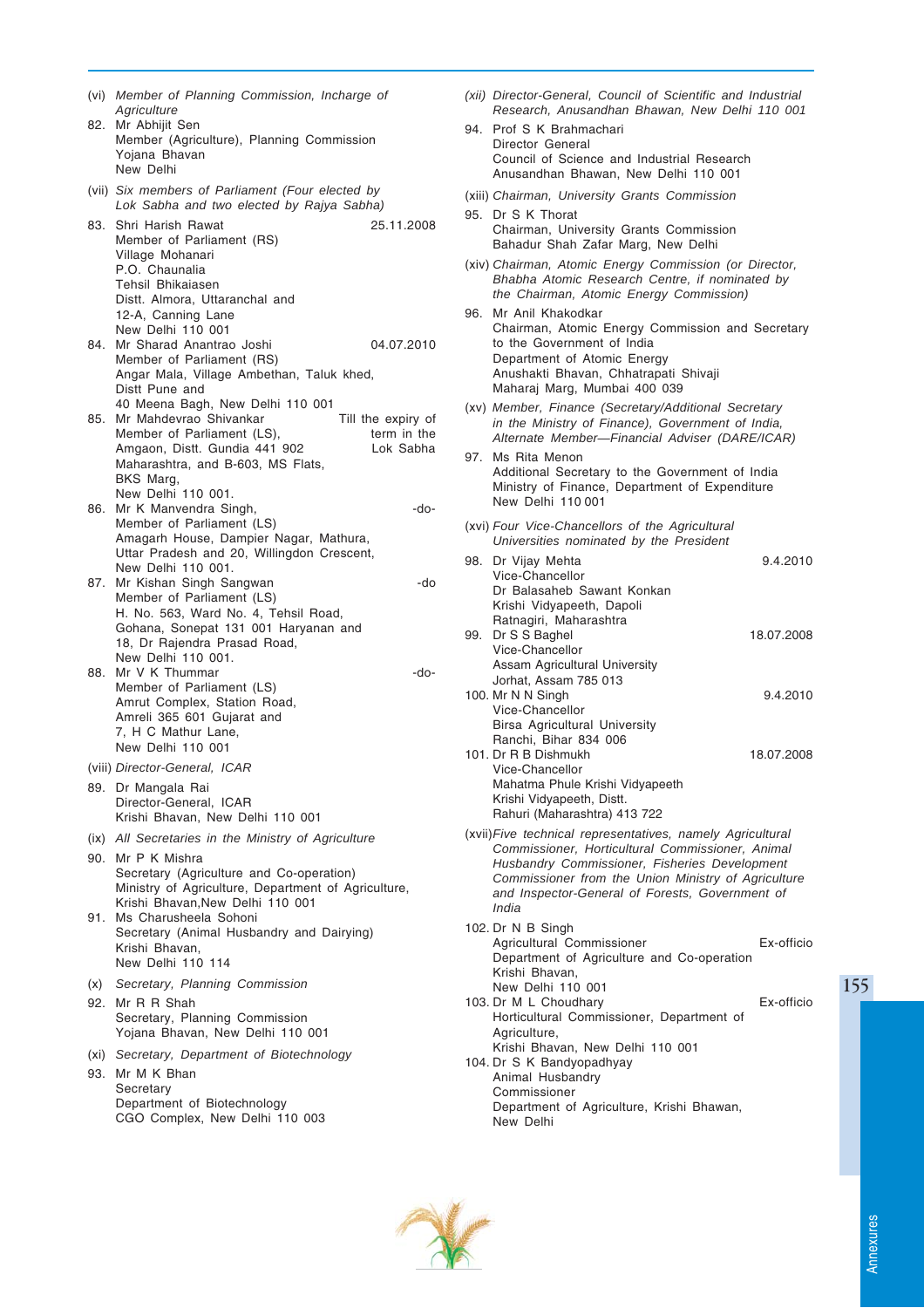| 105. Mr M K R Nair                                            | Ex-officio |
|---------------------------------------------------------------|------------|
| <b>Fisheries Development Commissioner</b>                     |            |
| Department of Agriculture, Krishi Bhavan<br>New Delhi 110 001 |            |
| 106. Mr N K Joshi                                             | Ex-officio |
| Inspector-General of Forests,                                 |            |
| Government of India<br>Department of Environment and Forests  |            |
| CGO Complex, Lodi Road,                                       |            |
| New Delhi 110 003                                             |            |
| (xviii) Fifteen scientists from within and outside the        |            |
| Council, including one from the Indian Council of             |            |
| Medical Research nominated by the President                   |            |
| 107. Dr M V Gupta<br>C- 502, Aditya Elite                     | 9.4.2010   |
| B.S. Maktha, Somajiguda                                       |            |
| H.No. 6-3-1119                                                |            |
| Hyderabad 500 016<br>(Andhra Pradesh)                         |            |
| 108 Dr T J Pandian                                            | 9.4.2010   |
| National Professor                                            |            |
| Madurai Kamaraj University                                    |            |
| 9, Old Natham Road<br>Madurai- 625 014                        |            |
| (Tamil Nadu)                                                  |            |
| 109 Prof Sudhir K Sapori                                      | 9.4.2010   |
| Group Leader<br>International Centre for Genetic              |            |
| Engineering and Biotechnology,                                |            |
| Near JNU Campus, Aruna Asaf Ali Road,                         |            |
| New Delhi 110 067<br>110 Dr N Panda                           |            |
| Plot No. 62/63, Opp. Unit 8,                                  | 9.4.2010   |
| Boy's Singh School                                            |            |
| P.O. Baramunda,                                               |            |
| Bhubaneshwar 751 003 (Orissa)<br>111. Dr N N Goswami          | 9.4.2010   |
| JD 20D, Pitampura,                                            |            |
| Delhi- 110 088                                                |            |
| 112. Dr T C Thakur<br>National Professor                      | 9.4.2010   |
| College of Technology                                         |            |
| GB Pant University of                                         |            |
| Agriculture & Technology<br>Pantnagar 263 145                 |            |
| Distt. Udham Singh Nagar (Uttarakhand)                        |            |
| 113. Dr Gyanendra Singh                                       | 9.4.2010   |
| Vice-Chancellor                                               |            |
| Mahatama Gandhi Chitrakoot Gramodaya<br>Vishwavidyalaya       |            |
| Chitrakoot Distt. Satna 485 331                               |            |
| (Madhya Pradesh)                                              |            |
| 114. Dr M Mahadevappa<br>Ex-Chairman                          | 9.4.2010   |
| Agricultural Scientists Recruitment Board                     |            |
| 1576, Ist Cross, Chandra Layout                               |            |
| Bangalore 560 040<br>115. Dr J B Chowdhary                    | 01.07.2010 |
| 906. Sumeru Towers                                            |            |
| Kaushambi, Ghaziabad                                          |            |
| 116. Dr C D Mayee                                             | 9.4.2010   |
| Chairman<br>Agricultural Scientists Recruitment Board         |            |
| New Delhi 110 012                                             |            |
| 117. Dr Asis Datta                                            | 9.4.2010   |
| Ex Vice-Chancellor<br>Jawaharlal Nehru University & Director, |            |
| <b>NCPGR</b>                                                  |            |
| Aruna Asaf Ali Margt, JNU Campus                              |            |
| Post Box No. 10531<br>New Delhi 110 067                       |            |
|                                                               |            |

| 118. Dr K Pradhan                                                                                                                                                                                                  | 9.4.2010   |
|--------------------------------------------------------------------------------------------------------------------------------------------------------------------------------------------------------------------|------------|
| Ex Vice-Chancellor<br>Orissa University of Agriculture & Technology<br>H-101, Som Vihar Apartments                                                                                                                 |            |
| R.K. Puram, New Delhi 110 022<br>119. Dr S S Acharya<br>Honorary Professor                                                                                                                                         | 9.4.2010   |
| Institute of Development Studies<br>8-B, Jhalana, Institutional Area<br>Jaipur 302 004 (Rajasthan)                                                                                                                 |            |
| 120. Mr J N L Srivastava<br>Former Secretary                                                                                                                                                                       |            |
| Department of Agriculture and Cooperation<br>Government of India<br>Kothi No. 316, Sector 17-A                                                                                                                     |            |
| Gurgaon 122 001 (Haryana)<br>121. Dr Vasantha Muthuswany<br>Senior Deputy Director-General<br>Division of Basic Medical Sciences<br>Indian Council of Medical Research<br>Ansari Nagar, PB 4911, New Delhi 110 029 | 31.07.2008 |
| (xix) Three representatives of Commerce and Industry<br>nominated by the President                                                                                                                                 |            |
| 122. Mr Gokul Patnaik<br>Chairman                                                                                                                                                                                  | 06.05.2010 |
| Global Agri. Systems Pvt. Ltd.<br>K-13 A, Hauz Khas Enclave, New Delhi 110 016<br>123. Mr M Manickam<br>Vice-Chairman & Managing Director<br>M/s. Shakti Sugars Limited<br>180, Race Course Road                   | 06.05.2010 |
| Post Box No. 3775<br>Coimbatore 641 018<br>124. Ms Megha Borase<br>President<br><b>Flower Growers Association</b><br>20/4, Kulkarni Baug Opp. B Y K College<br>Nasik 422 005 Maharashtra                           | 06.05.2010 |
| (xx) One farmer from each region mentioned in Rule 60(a)<br>and four representatives of rural interest nominated by<br>the President                                                                               |            |
| 125-132. Vacant<br>(xxi) Four representatives of Rural Interest<br>133-136. Vacant                                                                                                                                 |            |
| (xxi) Four Directors of the ICAR Research Institutes,<br>nominated by the President                                                                                                                                |            |
| 137. Dr B M Khadi<br>Director                                                                                                                                                                                      | 9.4.2.10   |
| Central Institute for Cotton Research<br>P.B. No. 2, Shankarnagar Post Office,<br>Nagpur 440 010 (Maharashtra)                                                                                                     |            |
| 138. Dr K A Singh<br><b>Director</b>                                                                                                                                                                               | 9.4.2010   |
| Indian Grassland & Fodder Research Institute<br>Pahuj Dam, Jhansi-Gwalior Road<br>Jhansi 238 003 (Uttat Pradesh)                                                                                                   |            |
| 139. Dr Sushil Kumar<br>Director<br>National Dairy Research Institute                                                                                                                                              | 9.4.2010   |
| Karnal 132 001 (Haryana)<br>140. Dr K K Vass<br>Director<br>Central Inland Capture Fisheries<br>Research Institute, Barrackpore<br>Kolkata 743 101 (West Bengal)                                                   | 9.4.2010   |
| (xxii) Secretary, Indian Council of Agricultural Research                                                                                                                                                          |            |
| 141. Mr A K Upadhyay                                                                                                                                                                                               |            |



Member-Secretary, ICAR

Krishi Bhawan, New Delhi 110 001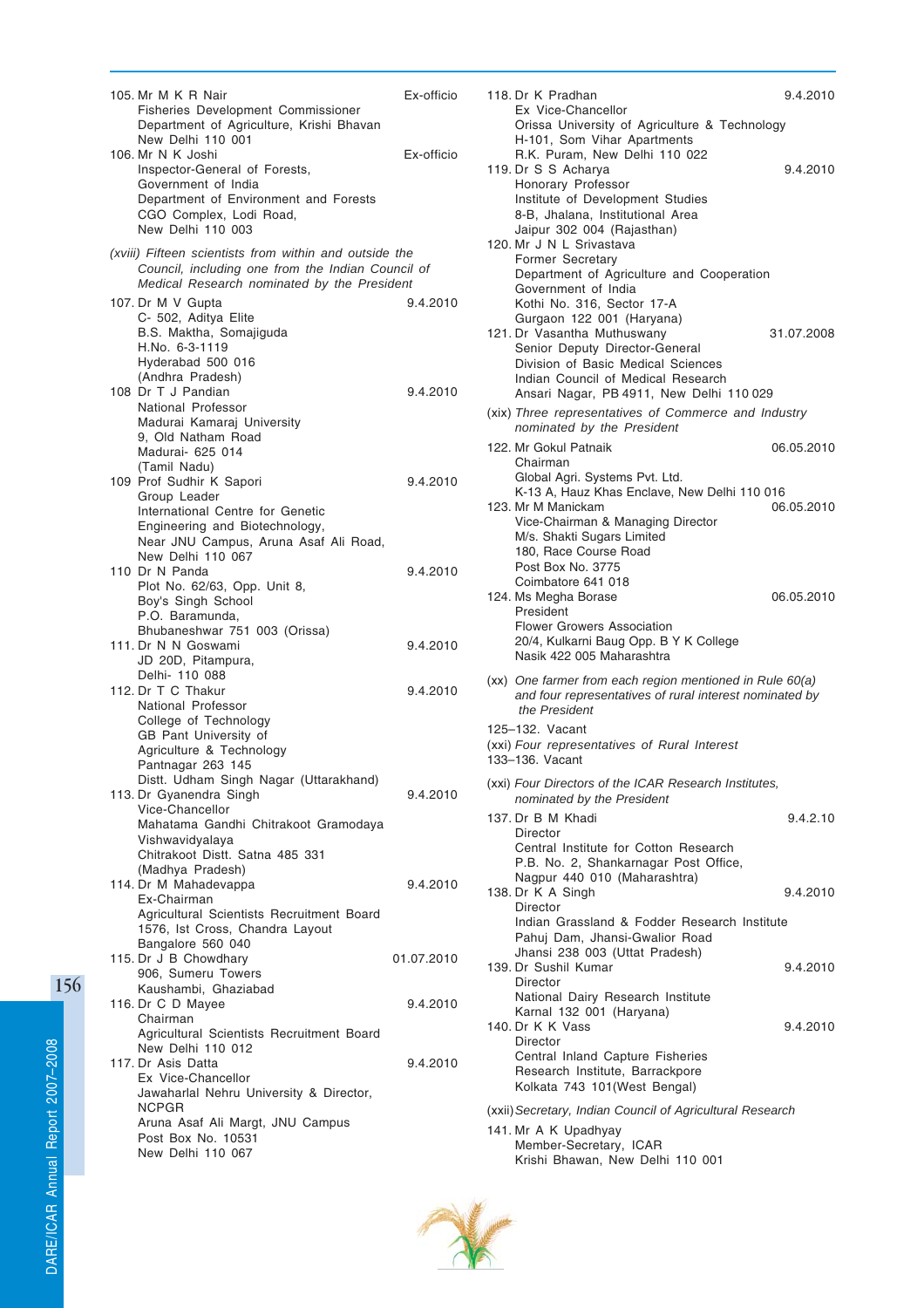# **GOVERNING BODY**

### **Chairman**

1. Dr Mangala Rai Director-General Indian Council of Agricultural Research Krishi Bhavan, New Delhi 110 001

# **Ex-officio Members**

# **Member-Finance**

2. Ms Rita Menon Additional Secretary to the Government of India Ministry of Finance, Department of Expenditure New Delhi 110 001

### **Secretary, Planning Commission**

3. Mr R R Shah **Secretary** Planning Commission Yojna Bhavan, New Delhi 110 001

# **Secretary, Agriculture**

4. Mr P K Mishra Secretary (Agriculture and Coop), Government of India Ministry of Agriculture, Department of Agriculture, Krishi Bhavan, New Delhi 110 114

# **Chairman, University Grants Commission**

5. Dr S K Thorat Chairman University Grants Commission Bahadur Shah Zafar Marg, New Delhi 110 001

# **Secretary, Animal Husbandry and Dairying**

- 6. Ms Charusheela Sohoni Secretary (A H & D) Department of Animal Husbandry and Dairying Krishi Bhavan, New Delhi 110 114 **Secretary, Department of Biotechnology**
- 7. M K Bhan

**Secretary** Department of Biotechnology CGO Complex, New Delhi 110 002 **Director-General Council of Scientitic and Industrial**

#### **Research**

8. Prof S K Brahmachari Director-General Council of Scientist and Industrial Research Anusandhan Bhawan Rafi Marg, New Delhi 110 001

### **Members**

*Four scientists (including one Management Expert) who are not employees of the ICAR and are nominated by the President*

# *Management Expert*

9. Mr J N L Srivastava Former Secretary, DOAC Government of India Kothi No. 316, Sector 17 A Gurgaon (Haryana) 122 001

# *Scientists*

10. Dr T J Pandian 09.04.2010 National Professor Kamaraj University 9, Old Natham Road, Madurai (Tamil Nadu) 625 014

|                                                     | 11. Dr C D Mayee                        | 09.04.2010  |  |  |  |
|-----------------------------------------------------|-----------------------------------------|-------------|--|--|--|
|                                                     | Chairman                                |             |  |  |  |
|                                                     | Agricultural Scientists Recruitment     |             |  |  |  |
|                                                     | Board, Pusa,                            |             |  |  |  |
|                                                     | New Delhi 110 012                       |             |  |  |  |
|                                                     | 12. Dr Asis Datta                       | 0.9.04.2010 |  |  |  |
|                                                     | Former Vice-Chancellor                  |             |  |  |  |
|                                                     | Jawaharlal Nehru University & Director, |             |  |  |  |
|                                                     | <b>NCPGR</b>                            |             |  |  |  |
|                                                     | Aruna Asaf Ali Marg                     |             |  |  |  |
|                                                     | JNU Campus, POst Boxt No. 10531         |             |  |  |  |
|                                                     | NEW Delhi 110 067                       |             |  |  |  |
| Three Vice-Chancellors (nominated by the President) |                                         |             |  |  |  |

#### **Three Vice-Chancellors (nominated by the President)**

| 13. Dr R B Deshmukh              | 18.07.2008 |
|----------------------------------|------------|
| Vice-Chancellor                  |            |
| Mahatama Phule Krishi Vidyapeeth |            |
| Ahmednagar                       |            |
| Rahuri (Maharashtra) 413 722     |            |
| 14. Dr S S Baghel                | 18.07.2008 |
| Vice-Chancellor                  |            |
| Assam Agricultural University    |            |
| Jorhat 785 013                   |            |
| Assam                            |            |
| 15. Dr Vijay Mehta               | 09.04.2010 |
| Vice-Chancellor                  |            |
| Dr Balasaheb Sawant Konkan       |            |
| Vidyapeeth, Dapoli               |            |
| Maharashtra 415 712              |            |
|                                  |            |

#### **Three Members of Parliament (Two from Lok Sabha and one from Rajya Sabha) nominated by the President**

|     | 16. Mr Mahdevrao Shivankar<br>Member of Parliament (Lok Sabha)<br>Amgaon, Gundia 441 902 and | 16.08.2009 |
|-----|----------------------------------------------------------------------------------------------|------------|
|     | B 603, MS Flats, B K S Marg                                                                  |            |
|     | New Delhi 110 001                                                                            |            |
|     | 17. Mr Manvendra Singh                                                                       | 16.08.2009 |
|     | Member of Parliament (Lok Sabha)                                                             |            |
|     | Amgarmala House, Dambiev Nagar                                                               |            |
|     | Mathura and                                                                                  |            |
|     | 20, Willigdon Cresent                                                                        |            |
|     | New Delhi 110 001                                                                            |            |
| 18. | Mr Sharad Anantrao Joshi                                                                     | 19.06.2009 |
|     | Member of Parliament (Rajya Sabha)                                                           |            |
|     | Angarmala, Vill. Ambethom, Taluk Khed,                                                       |            |
|     | Distt. Pune and                                                                              |            |
|     | 40, Meena Bagh, New Delhi 110 001                                                            |            |

# **Three Farmers/Representatives of rural areas nominated by the President**

- 19. Vacant
- 20. Vacant
- 21. Vacant

# **Three Directors of Research Institutes of the Council nominated by the President**

| 22. Dr B M Khadi                      | 09.04.2010 |
|---------------------------------------|------------|
| Director                              |            |
| Central Institute for Cotton Research |            |
| P.B. No. 2, Shankarnagar Post Office  |            |
| Nagpur 440 010                        |            |
| 23. Dr Sushil Kumar                   | 09.04.2010 |
| Director                              |            |
| National Dairy Research Institute     |            |
| Karnal 132 001                        |            |
| Haryana                               |            |
|                                       |            |

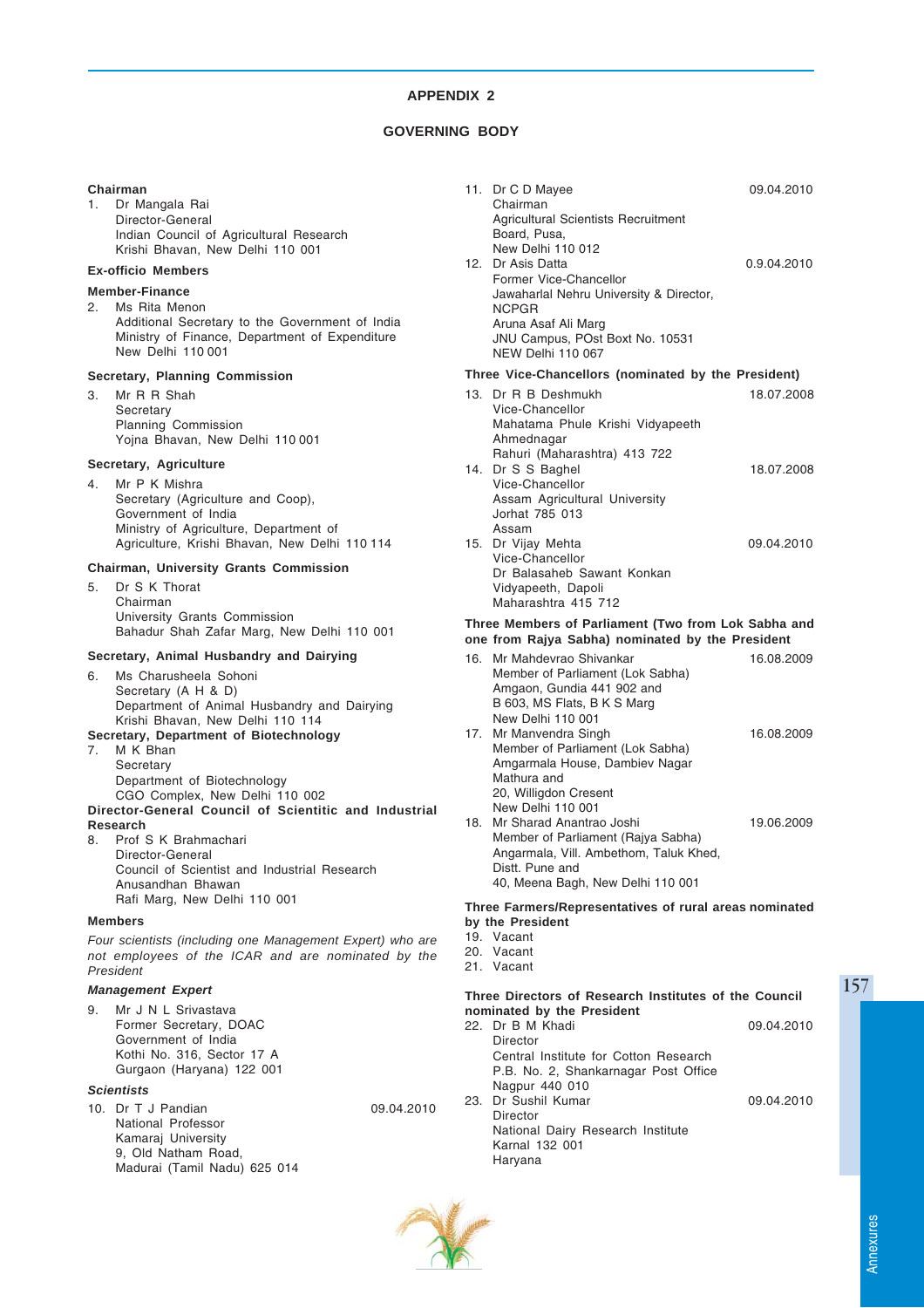24. Dr K K Vass 09.04.2010 Director Central Inland Capture Fisheries Research Institute, Barrackpore Kolkata 743 101 (West Bengal)

### **Member-Secretary**

25. Mr A K Upadhyay Additional Secretary (DARE) and Secretary Indian Council of Agricultural Research Krishi Bhawan New Delhi 110 001

# **APPENDIX 3**

### **SENIOR OFFICERS AT THE HEADQUARTERS OF THE ICAR**

**1. Dr Mangala Rai** Director-General, ICAR and Secretary to the Government of India Department of Agricultural Research and Education

### **2. Mr A K Upadhyay** Secretary, ICAR and Additional Secretary to Government of India Department of Agricultural Research and Education

### **Deputy Directors-General**

- 1. Dr Puranjan Das (Agricultural Extension)
- 2. Dr A K Singh (Natural Resource Management)
- 3. Dr S Ayyappan (Fisheries)
- 4. Dr Nawab Ali (Agricultural Engineering)
- 5. Dr S P Tiwari (Education)
- 6. Dr H P Singh (Horticulture)
- 7. Dr P L Gautam (Crop Sciences)
- 8. Dr K M Bujarbaruah (Animal Sciences)

### **Assistant Directors-General**

# **Crop Sciencces**

- 1. Dr K C Jain (Commercial Crops)
- 2. Dr S N Shukla (Food and Fodder Crops)
- 3. Dr T P Rajendran (Plant Protection)
- 4. Dr N D Jambhale (Seeds)
- 5. Dr V D Patil (OP)

# **Horticulture**

- 1. Dr S N Pandey (Horticulture-I)
- 2. Dr U C Srivastava (Horticulture-II)

### **Natural Resource Management**

- 1. Dr P D Sharma (Soils)
- 2. Dr A K Gogoi (Agronomy)
- 3. Dr P S Minhas (IWM)

### **Engineering**

- 1. Dr P Chandra (Process Engineering)
- 2. Dr S K Tandon (Engineering)

# **Animal Sciences**

- 1. Dr Lal Krishna (Animal Health)
- 2. Dr T J Rasool (AP&B)
- 3. Dr O P Dhanda (ANP)

#### **Fisheries**

- 1. Dr A D Diwan (Marine Fisheries)
- 2. Dr V V Sugunan (Inland Fisheries)

# **Education**

- 1. Dr G C Tiwari (EPD)
- 2. Dr B S Bisht (HRD)
- 3. Dr R K Mittal (EQR)

#### **Extension**

- 1. Dr Rajinder Parshad (Agril. Extn.)
- 2. Dr Ram Chand (KVK)

# **ARIS**

1. Dr T P Trivedi

### **Others**

- 1. Dr J P Mishra (ESM & Co-ordinator)
- 2. Dr K S Khokhar (PIM)
- 3. Dr S Mauria (IPR & Policy)

### **Principal Scientists**

- **Crop Science**
- 1. Dr A K Sharma (Food Crops)
- 2. Dr C P Singh (Seeds)
- 3. Dr Sudhir Kochhar (PB)

#### **Horticulture**

1. Dr R C Upadhyay

### **Natural Resource Management**

- 1. Dr D K Paul (IWM)
- 2. Dr O P Sharma (AF)
- 3. Dr P P Biswas (Soil)

### **Education**

1. Dr G D Diwakar (Accreditation)

#### **Fisheries**

- 1. Dr Anil Aggarwal (Marine Fisheries)
- 2. Dr V R Chitranshi (Fisheries)

#### **ARIS Unit**

1. Dr D K Aggarwal

#### **Extension**

- 1. Dr G Appa Rao<br>2. Dr A M Narula
- Dr A M Narula
- 3. Dr (Ms) Tej Verma

#### **Engineering**

Nil

#### **Others**

- 1. Dr A K Bawa (DG Section)
- 2. Dr V S Upadhyaya
- 3. Dr D B S Sehra (ES&M)
- 4. Dr Ravindra Kumar (Awards)

#### **National Agricultural Technology Project**

- 1. Dr Mruthyunjaya, National Director
- 2. Dr J P Mittal, National Coordinator
- 
- 3. Dr A P Srivastava, National Coordinator Dr N T Yaduraju, National Coordinator
- 5. Dr A Bandhopadhyay, National Coordinator
- **Administration**

- **Directors** 1. Mr K K Bajpai, Director (P)
- 2. Mr H C Pathak, Director (F)
- 
- 3. Mr H C Joshi, Director (OL)<br>4. Mr V P Kothiyal, Director (W Mr V P Kothiyal, Director (Works)
- 5. Mr D P Yadav, Director (F), NAIP

#### **Deputy Secretaries**

#### 1. Mr Sanjay Gupta

2. Mr H L Meena

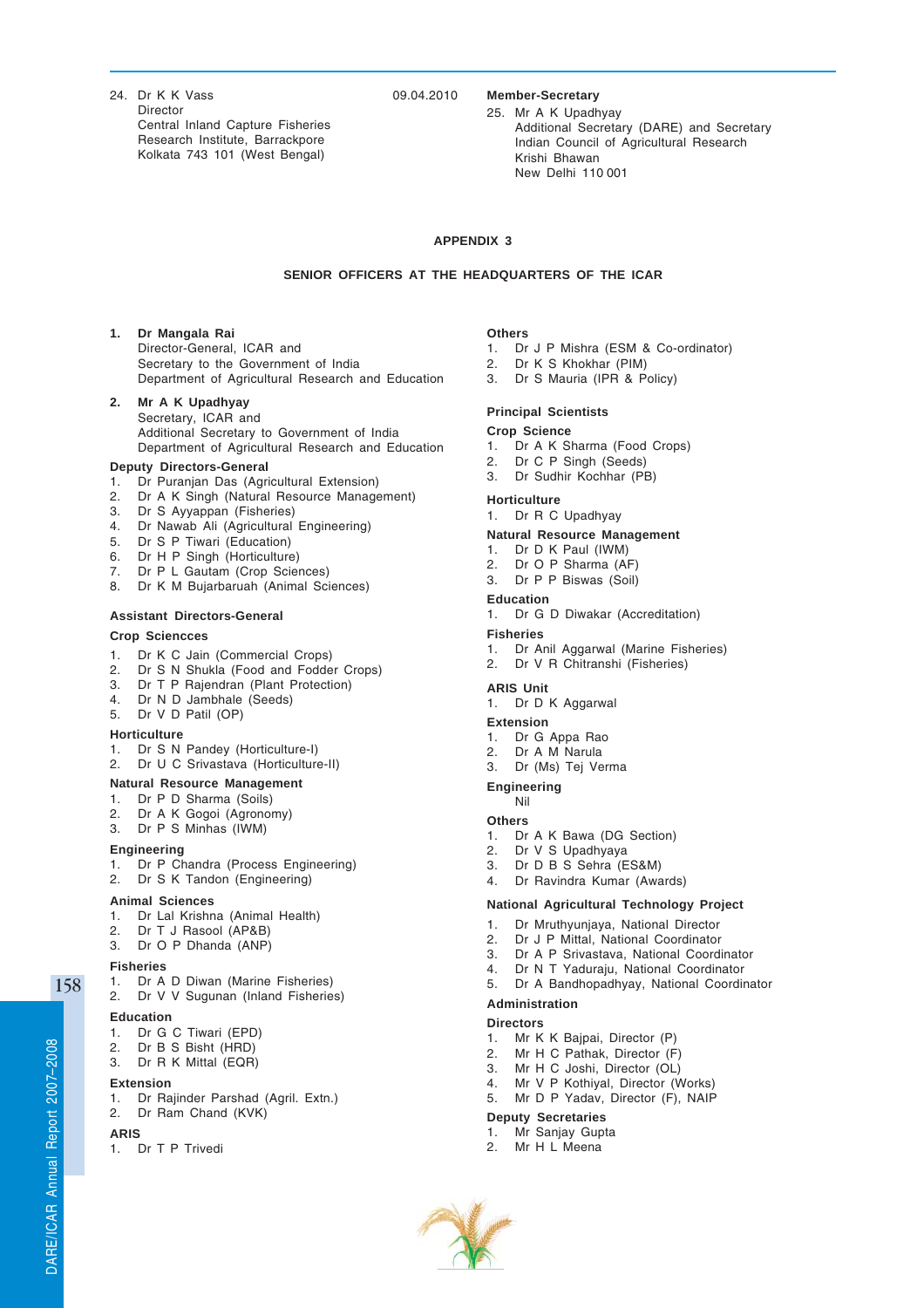- 3. Mr A C Ghosh
- 4. Mr J Ravi
- 5. Mr B N Rao
- 6. Ms Shashi Prabha Razdan

#### **Others**

1. Mr B N P Pathak, Legal Advisior

### **Agricultural Scientists' Recruitment Board**

- 1. Dr C D Mayee, Chairman
- 2. Dr N K Tyagi, Member
- 3. Dr M J Modayil, Member
- 4. Mr Sanjay Kant, Secretary<br>5. Mr Vikram Singh, Controlle
- Mr Vikram Singh, Controller of Examination

#### **Directorate of Information and Publications of Agriculture (DIPA)**

- 1. Dr T P Trivedi, Project Director<br>2. Mr V K Bharti. Chief Production
- Mr V K Bharti, Chief Production Officer
- 3. Mr Kuldeep Sharma, Editor (Hindi) and Unit Incharge
- 4. Dr R P Sharma, Editor (English) and Unit Incharge
- 5. Mr Hans Raj, Information System Officer
- 6. Mr S K Joshi, Business Manager<br>7. Mr B C Mazumder, Incharge (Art
- Mr B C Mazumder, Incharge (Art Unit)

# **APPENDIX 4**

# **ICAR INSTITUTES AND THEIR DIRECTORS**

# **National Institutes**

- 1. Dr S A Patil Indian Agricultural Research Institute New Delhi 110 012
- 2. Dr S P S Ahlawat Indian Veterinary Research Institute Izatnagar (Uttar Pradesh) 243 122
- 3. Dr Sushil Kumar National Dairy Research Institute Karnal (Haryana) 132 001
- 4. Dr Dilip Kumar Central Institute of Fisheries Education Jaiprakash Road, Seven Bungalow (Versova) Mumbai (Maharashtra) 400 061
- 5. Dr S M Ilyas National Academy of Agricultural Research and Management, Rajendranagar (Andhra Pradesh) 500 030

### **Agricultural Sciences**

- 6. Dr R C Srivastava Central Agricultural Research Institute Andaman and Nicobar Group of Islands P B 181 Port Blair
- (Andamans & Nicobar Islands) 744 101 7. Dr K P R Vittal
- Central Arid Zone Research Institute Jodhpur (Rajasthan) 342 003
- 8. Dr M M Pandey Central Institute of Agricultural Engineering Berasia Road, Nabi Bagh, Bhopal (Madhya Prdesh) 462 038
- 9. Dr T A More Central Institute of Arid Horticulture Bikaner (Rajasthan) 334 006
- 10. Dr B M Khadi Central Institute for Cotton Research ICAR Housing Complex, Central Bazar Road Bajaj Nagar,Nagpur (Maharashtra) 440 010
- 11. Dr B M C Reddy Central Institute for Sub-tropical Horticulture Rehmankhera, PO Kakori Lucknow (Uttar Pradesh) 227 107
- 12. Dr Nazeer Ahmed Central Institute of Temperate Horticulture Old Air Field
- Rangreth (Jammu and Kashmir) 190 007 13. Dr R T Patil
- Central Institute of Post-Harvest Engineering and Technology, Ludhiana (Punjab) 141 004
- 14. Dr S Sreenivasan Central Institute for Research on Cotton Technology PB 16640, Adenwala Road, Matunga Mumbai (Maharashtra) 400 019 15. Dr George V Thomas Central Plantation Crops Research Institute Kasaragod (Kerala) 671 124 16. Dr S K Pandey Central Potato Research Institute Shimla (Himachal Pradesh) 171 001 17. Dr Y S Ramakrishna Central Research Institute for Dryland Agriculture Santoshnagar, P O Saidabad Hyderabad (Andhra Pradesh) 500 059 18. Dr H S Sen Central Research Institute for Jute and Allied Fibres Barrackpore, Distt 24 Paraganas (West Bengal) 700 120 19. Dr M P Pandey Central Rice Research Institute Cuttack (Orissa) 753 006 20. Dr Gurbachan Singh Central Soil Salinity Research Institute Zarifa Farm, Kachwa Road Karnal (Haryana) 132 001 21. Dr V N Sharda Central Soil and Water Conservation Research and Training Institute, 218 Kaulagarh Road Dehradun (Uttaranchal) 248 195 22. Dr V Krishnamurthy Central Tobacco Research Institute Rajahmundry (Andhra Pradesh) 533 105 23. Dr S Edison Central Tuber Crops Research Institute, PB 3502 Sreekariyam, Thiruvananthapuram (Kerala) 695 017 24. Dr V S Korikanthimath ICAR Research Complex for Goa, Ela, Old Goa (Goa) 403 402 25. Dr A K Sikka ICAR Research Complex for Eastern Region Walmi Complex, Phulwari Sharif Patna (Bihar) 801 505 26. Dr S M Ngachan
- ICAR Research Complex for North-Eastern Hills Region Umiam (Meghalaya) 793 103
- 27. Dr S D Sharma Indian Agricultural Statistics Research Institute Library Avenue, Pusa Campus New Delhi 110 012

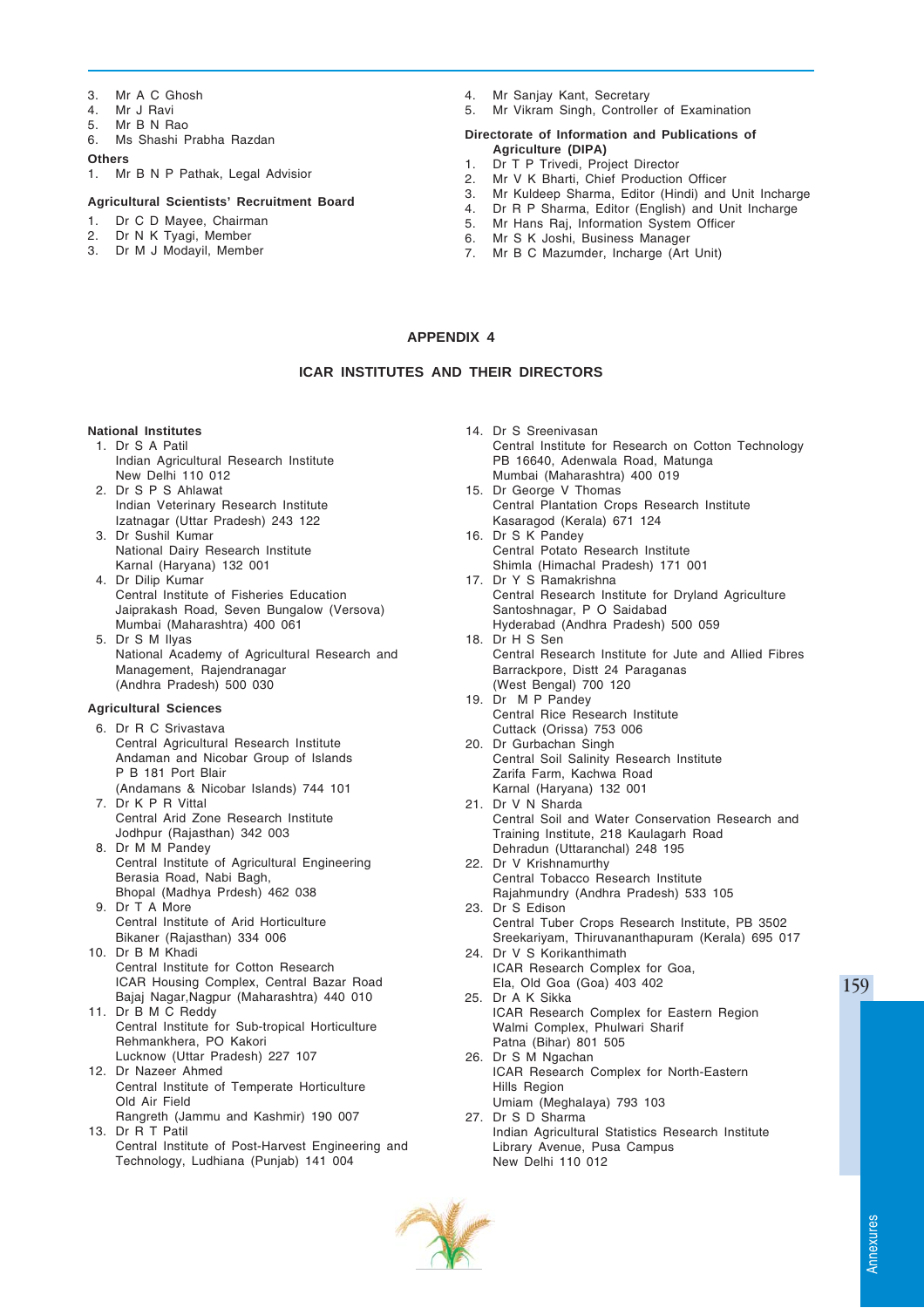- 28. Dr K A Singh Indian Grassland and Fodder Research Institute Pahuj Dam, Gwalior-Jhansi Road Jhansi (Uttar Pradesh) 284 003 29. Dr G S R Murti Indian Institute of Horticultural Research P.O. Hassaraghatta Lake Bangalore (Karnataka) 560 089 30. Dr Masood Ali Indian Institute of Pulses Research Kanpur (Uttar Pradesh) 208 024 31. Dr A Subba Rao Indian Institute of Soil Science Nabi Bagh, Bhopal (Madhya Pradesh) 462 038 32. Dr V A Parthasarathy Indian Institute of Spices Research P B 1701, P O Marikunnu Kozhikode (Kerala) 673 012 33. Dr R L Yadav Indian Institute of Sugarcane Research P O Dilkusha Lucknow (Uttar Pradesh) 226 002 34. Dr Bangali Baboo Indian Institute of Natural Resins and Gums Namkum, Ranchi (Jharkhand) 834 010 35. Dr Mathura Rai Indian Institute of Vegetable Research P.B. 01, P.O. Jakhini Shahanshapur, Varanasi (Uttar Pradesh) 221 305 36. Dr S K Bhattacharyya National Institute of Research on Jute and Allied Fibre Technology 12 Reagent Park Calcutta (West Bengal) 700 040 37. Dr N Vijayan Nair Sugarcane Breeding Institute Coimbatore (Tamil Nadu) 641 007
- 38. Dr H S Gupta Vivekananda Parvatiya Krishi Anusandhan Sansthan Almora (Uttar Pradesh) 263 601

### **Animal Sciences and Fisheries**

- 39. Dr B P Singh Central Avian Research Institute Izatnagar (Uttar Pradesh) 243 122 40. Dr R K Sethi
- Central Institute for Research on Buffaloes Sirsa Road, Hisar (Haryana) 125 001
- 41. Dr N P Singh Central Institute for Research on Goats Makhdoom, Mathura, (Uttar Pradesh) 281 122 42. Dr K K Vass
- Central Inland Fisheries Research Institute Barrackpore (West Bengal) 700 120
- 43. Dr A G Ponniah Central Institute of Brackishwater Aquaculture 75 Santhome High Road R A Puram, Chennai (Tamil Nadu) 600 028
- 44. Dr K Devadasan Central Institute of Fisheries Technology Willingdon Island, P O Matsyapuri
- Cochin (Kerala) 682 029 45. Dr N Sarangi Central Institute of Freshwater Aquaculture Kausalyaganga, Bhubaneshwar (Orissa) 751 002
- 46. Central Marine Fisheries Research Institute P B 1603, Tatapuram, Kochi (Kerala) 682 018
- 47. Dr S A Karim Central Sheep and Wool Research Institute Avikanagar, District Tonk Via Jaipur (Rajasthan) 304 501
- 48. Dr K T Sampath National Institute of Animal Nutrition and Physiology Adugodi, Bangalore (Karnataka) 560 030

# **APPENDIX 5**

# **NATIONAL BUREAUX AND THEIR DIRECTORS**

### **Agricultural Sciences**

- 1. Prof D K Arora National Bureau of Agriculturally Important Micro-organisms PB No. 6, Kusmaur Mau Nath Bhanian Uttar Pradesh 275 101
- 2. Dr S K Sharma National Bureau of Plant Genetic Resources FCI Building, Pusa, New Delhi 110 012
- 3. Dr A K Maji National Bureau of Soil Survey and Land Use Planning P B 426, Shankar Nagar, Amravati Road Nagpur (Maharashtra) 440 010

### **Animal Sciences**

- 4. Dr B K Joshi National Bureau of Animal Genetic Resources PB 129, Karnal (Haryana) 132 001 5. Dr W S Lakra
- National Bureau of Fish Genetic Resources Radhaswami Bhavan, 351/28, Dariya Pur, Talkatora Road PO Dilkusha Lucknow (Uttar Pradesh) 226 002

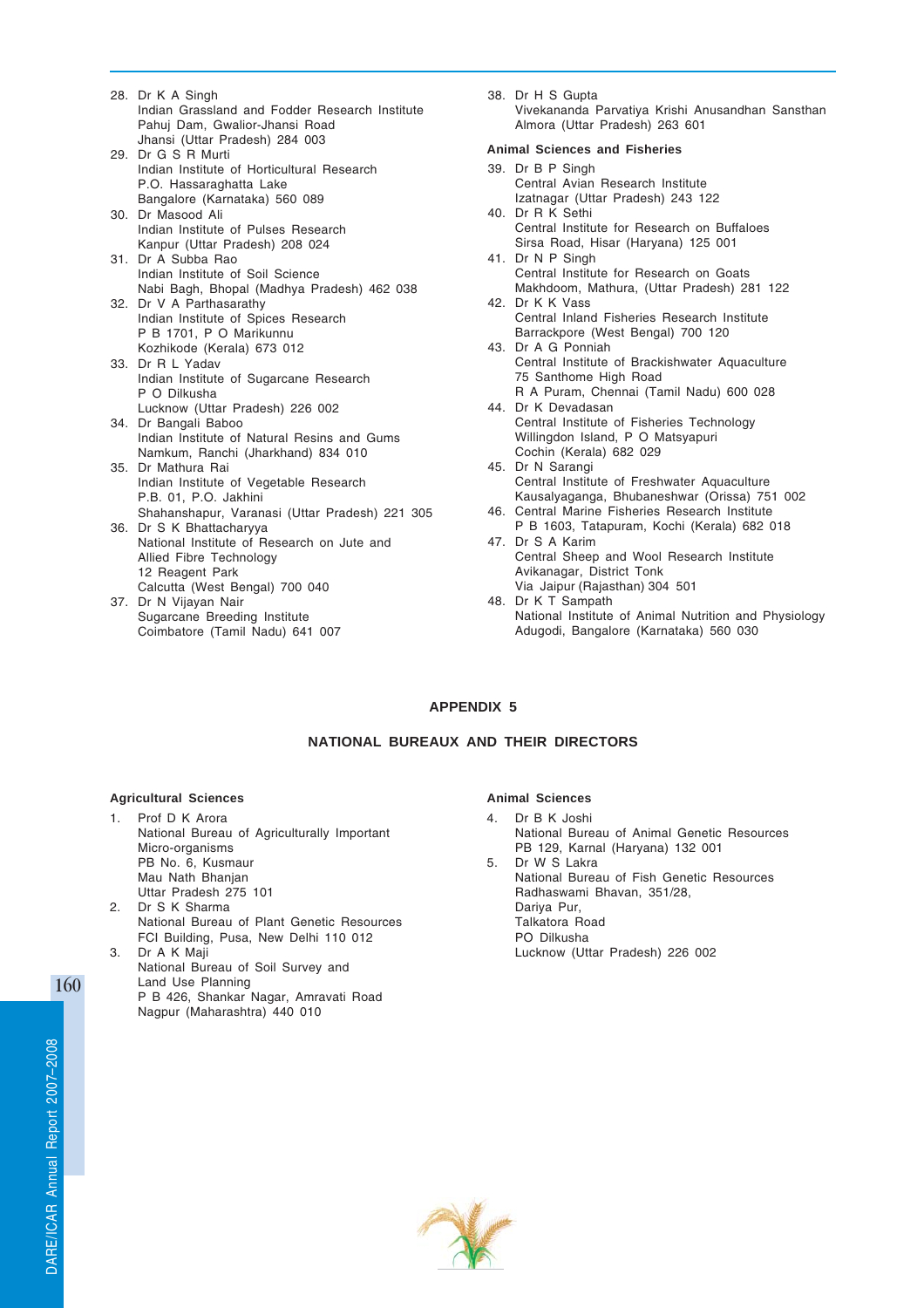# **PROJECT DIRECTORATES AND THEIR DIRECTORS**

### **Agricultural Sciences**

- 1. Dr R J Rabindra Project Directorate of Biological Control Bellary Road, P.B. 2491 HA Farm Post, Hebbal Bangalore (Karnataka) 560 024
- 2. Dr M S Gill Directorate of Cropping Systems Research Modipuram Meerut (Uttar Pradesh) 250 110
- 3. Dr Sain Dass Project Directorate of Maize Research Cummings Laboratory Indian Agricultural Research Institute, Pusa New Delhi 110 012
- 4. Dr D M Hegde Directorate of Oilseeds Research Hyderabad (Andhra Pradesh) 500 030
- 5. Dr B C Viraktamath Directorate of Rice Research Hyderabad (Andhra Pradesh) 500 030
- 6. Dr A B Mandal Directorate of Seed Research Kusmaur, Mau Nath Bhanjan (Uttar Pradesh) 275 101

7. Dr S D Kulkarni Project Directorate on Soybean Processing and Utilization CIAE Complex, T T Nagar Bhopal (Madhya Pradesh) 462 018 8. Dr B Mishra Directorate of Wheat Research P B 158, Kunjpura Road, Karnal (Haryana) 132 001

# **Animal Sciences**

- 9. Dr A K Misra Project Directorate on Cattle Grass Farm Road, PB 17 Meerut (Uttar Pradesh) 250 001
- 10. Dr R P Sharma Project Directorate on Poultry Rajendranagar Hyderabad (Andhra Pradesh) 500 030
- 11. Dr K Prabhudas (Acting) Project Directorate on Animal Disease Monitoring and Surveillance
- Hebbal, Bangalore (Karnataka) 560 024 12. Dr B Pattnaik
- Project Directorate on Foot and Mouth Diseases IVRI Campus, Mukteshwar Kumaon (Uttaranchal) 263 138

# **APPENDIX 7**

# **NATIONAL RESEARCH CENTRES AND THEIR DIRECTORS**

#### **Agricultural Sciences**

- 1. Dr S K Dhyani National Research Centre for Agroforestry IGFRI Campus, Pahuj Dam, Gwalior-Jhansi Road Jhansi (Uttar Pradesh) 284 003
- 2. Dr M M Mustaffa National Research Centre for Banana Thogamalai Main Road, Thayanur Post Thiruchirapalli (Tamil Nadu) 620 102
- 3. Dr M Gopalakrishna Bhat National Research Centre for Cashew Kamminje, Puttur (Karnataka) 574 202
- 4. Dr Shyam Singh National Research Centre for Citrus PB 464, P.O. Shankar Nagar, Nagpur (Maharashtra) 440 010
- 5. Dr S K Sharma National Research Centre on DNA Finger Printing NBPGR, Pusa Campus New Delhi 110 012
- 6. Dr P G Adsule National Research Centre for Grapes PB No. 3, Maniri Farm Post Pune (Maharashtra) 412 307
- 7. Dr M S Basu National Research Centre for Groundnut Ivnagar Road, Timbawadi PB 5, Junagadh (Gujarat) 362 001
- 8. Dr O M Bambawale National Research Centre for Integrated Pest Management Lal Bahadur Shastri Building IARI, Hillside Road, Pusa New Delhi 110 012
- 9. Dr K K Kumar National Research Centre for Litchi Manchi House Muzaffarpur (Bihar) 842 002
- 10. Dr Janardan Jee (Acting) National Research Centre for Makhana Patna (Bihar) 801 506
- 11. Dr Satyabrata Maiti National Research Centre for Medicinal and Aromatic Plants Boriavi Seed Farm,Boriavi Anand (Gujarat) 387 310
- 12. Dr R P Tewari National Research Centre for Mushroom Chambaghat,
- Solan (Himachal Pradesh) 173 213 13. Dr M Kochu Babu National Research Centre for Oilpalm Pedavegi (Andhra Pradesh) 534 450
- 14. Dr K E Lawande National Research Centre for Onion and Garlic Rajguru Nagar Pune, (Maharashtra) 410 505

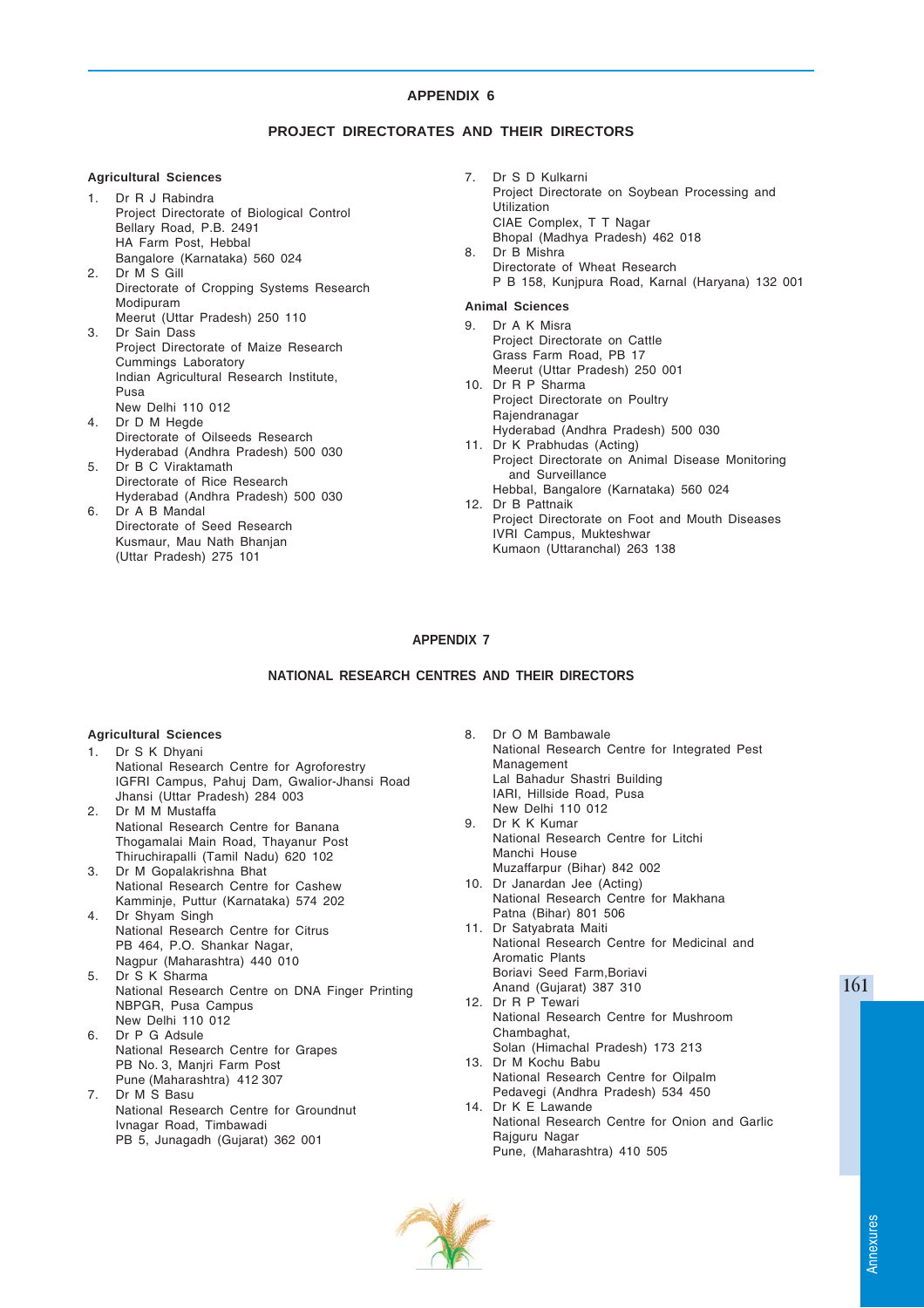- 15. Dr R P Medhi National Research Centre for Orchids Pakyang (Sikkim) 737 106
- 16. Dr P Ananda Kumar National Research Centre for Plant Biotechnology Indian Agricultural Research Institute Pusa New Delhi 110 012
- 17. Dr Vilas T Jadhav National Research Centre on Pomegranate C/o Centre on Rabi Sorghum NH 9 Bye Pass Shelgi, Solapur (Maharashtra) 413 007 18. Dr Arvind Kumar
- National Research Centre for Rapeseed and Mustard P B 41, Bharatpur (Rajasthan) 321 303
- 19. Dr B B Vashishtha National Research Centre for Seed Spices Tabiji, Ajmer (Rajasthan) 305 206
- 20. Dr N Seetharama National Research Centre for Sorghum Rajendranagar Hyderabad (Andhra Pradesh) 500 030
- 21. Dr G S Chauhan National Research Centre for Soybean Bhawerkua Farm, Khandwa Road, Indore (Madhya Pradesh) 452 017
- 22. Dr Ashwani Kumar National Research Centre of Water Technology for Eastern Region, Chandrasekharpur, Bhubaneshwar (Orissa) 751 023
- 23. Dr J G Varshney National Research Centre for Weed Science Maharajpur, Adhartal Jabalpur (Madhya Pradesh) 482 004

# **Animal Sciences and Fisheries**

- 24. Dr K M L Pathak National Research Centre on Camel Jorbeer, PB 07, Bikaner (Rajasthan) 334 001
- 25. Dr S K Dwivedi National Research Centre for Equines Sirsa Road, Hisar (Haryana) 125 001 26. Dr N Kondaiah
- National Research Centre on Meat and Meat Products CRIDA Campus, Santosnagar Hyderabad (Andhra Pradesh) 500 059
- 27. Dr Chandan Rajkhowa National Research Centre for Mithun ICAR Research Complex Jharnapani, Medziphema (Nagaland) 797 106
- 28. Dr Anuprata Das National Research Centre for Pigs Panjabari Road, 6th Mile, Guwahati (Assam) 785 037
- 29. Dr Mohan Bhattacharya National Research Centre on Yak West Kemeng, Dirang (Arunachal Pradesh) 790 101 30. Dr P C Mahanta
- National Research Centre for Coldwater Fisheries Saurabh Cottage, Thandi Sarak Naintal (Uttaranchal) 263 136

# **General**

- 31. Dr P K Joshi National Centre for Agricultural Economics and Policy Research Library Avenue, Pusa, New Delhi 110 012
- 32. Dr (Ms) Krishna Srinath National Research Centre for Women in Agriculture 1199, Jagamara Bhubaneshwar (Orissa) 751 030

# **APPENDIX 8**

# **A. ALL-INDIA CO-ORDINATED RESEARCH PROJECTS AND PROJECT/NETWORK CO-ORDINATORS**

# **Crop Sciences**

- 1. Dr B Mallik Project Co-ordinator (Acarology) UAS GKVK, Hebbal, Bangalore (Karnataka) 560 065 2. Dr D Kumar Project Coordinator (Arid Legumes) **CAZRI** Jodhpur (Rajasthan) 342 003
- 3. Dr D M Hegde Project Co-ordinator (Castor) Directorate of Oilseeds Research Rajendranagar, Hyderabad (Andhra Pradesh) 500 030 4. Dr N Gopala Krishan
- Project Co-ordinator (Cotton) CICR Research Station, PO Lawley Road, Coimbatore (Tamil Nadu) 641 003 5. Dr N P Singh Project Co-ordinator (Chickpea)
- Indian Institute of Pulses Research Kalyanpur, Kanpur (Uttar Pradesh) 208 024 6. Dr S A Faruqui Project Co-ordinator (Forage Crops)
	- Indian Grassland and Fodder Research Institute PO Pahuj Dam, Jhansi-Gwalior Road Jhansi (Uttar Pradesh) 284 003
- 7. Dr M S Basu Project Coordinator (Groundnut) NRC on Groundnut Junagarh (Gujarat) 362 001 8. Dr R K Lakra Project Co-ordinator (Honeybees and Pollinators) Division of Entomology CCS Haryana Agricultural University Hisar (Haryana) 125 004 9. M K Sinha Network Co-ordinator (Jute and Allied fibres) Central Research Institute for Jute and Allied Fibres Barrackpore (West Bengal) 700 120 10. Dr R L Srivastava Project Co-ordinator (Linseed) CSA University of Agriculture and Technology Kanpur (Uttar Pradesh) 208 002 11. Dr Sain Dass Project Co-ordinator (Maize) Directorate of Maize Research New Delhi 110 012 12. Dr B B Singh Project Co-ordinator (MULLARP) Indian Institute of Pulses Research Kalyanpur, Kanpur (Uttar Pradesh) 208 024

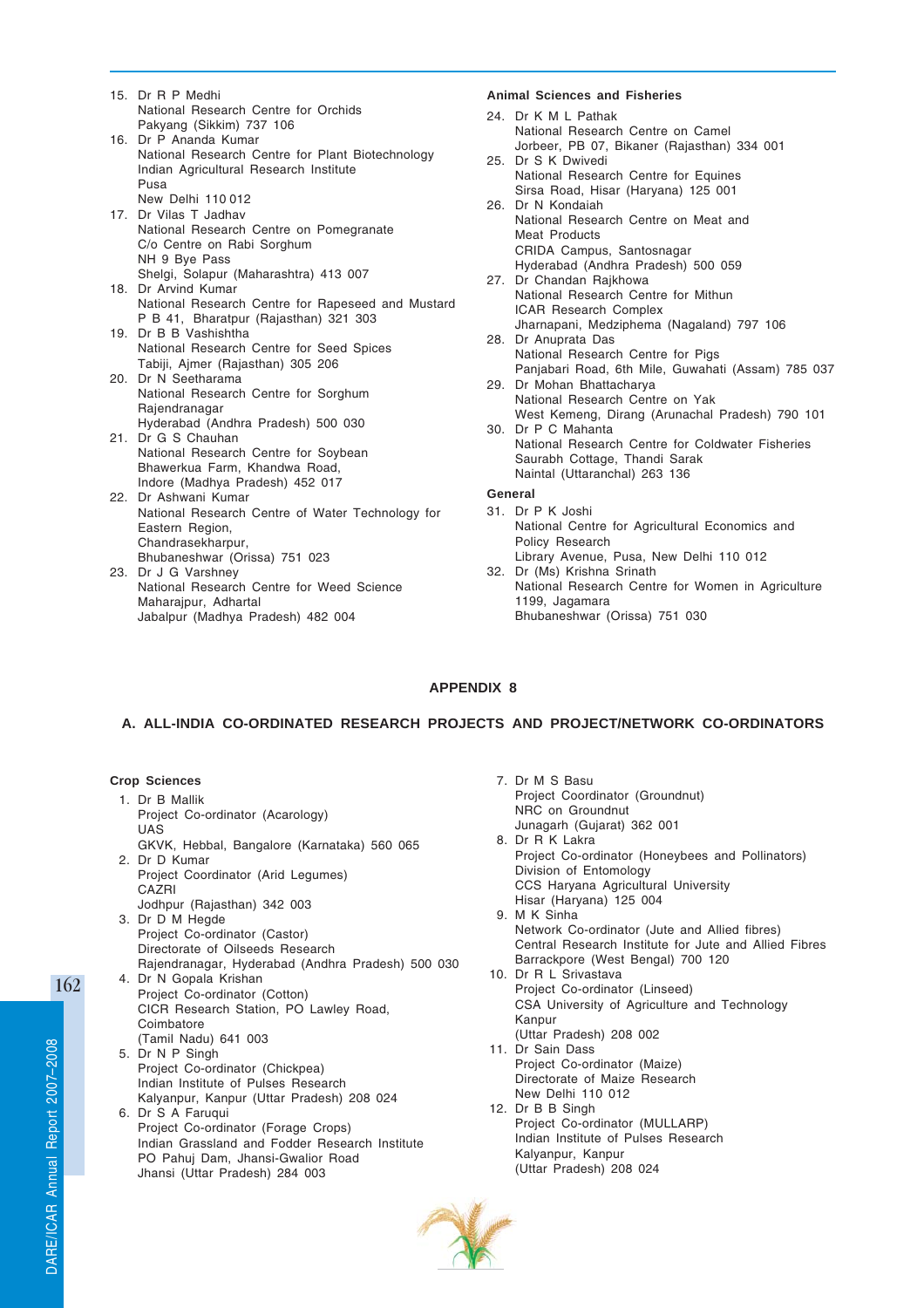13. Dr R K Jain Project Co-ordinator (Nematodes) Division of Nematology Indian Agricultural Research Institute, Pusa New Delhi 110 012 14. Dr V Vasudeva Rao Project Co-ordinator (Ornithology) ANGRAU, Rajendranagar Hyderabad (Andhra Pradesh) 500 030 15. Dr I S Khairwal Project Co-ordinator (Pearl Millet) Agricultural Research Station, RAU, Mandore Jodhpur (Rajasthan) 342 304 16. Dr K K Sharma Project Coordinator (Pesticide Residues) Division of Agricultural Chemicals, LBS Building Indian Agricultural Research Institute, Pusa New Delhi 110 012 17. Dr N D Majumdar Project Co-ordinator (Pigeonpea) Indian Institute of Pulses Research Kalyanpur, Kanpur (Uttar Pradesh) 208 024 18. Dr D M Hegde Project Coordinator (Safflower and Sunflower) Directorate of Oilseeds Research Hyderabad, Andhra Pradesh 500 030 19. Dr S S Duhoon Project Co-ordinator (Sesame and Niger) JNKVV, Jabalpur (Madhya Pradesh) 482 004 20. Dr S Seetharama Project Co-ordinator (Sorghum) National Research Centre for Sorghum Rajendranagar, Hyderabad (Andhra Pradesh) 500 030 21. Dr K T Krishne Gowda Project Co-ordinator (Small Millets) University of Agricultural Sciences GKVK Campus, Bangalore (Karnataka) 560 065 22. Dr G S Chauhan Project Co-ordinator (Soybean) NRC on Soybean Indore (MP) 452 017 23. Dr O K Sinha Project Co-ordinator (Sugarcane) Indian Institute of Sugarcane Research Lucknow (Uttar Pradesh) 226 002 24. Dr B C Viraktamath Project Coordinator (Rice) Directorate of Rice Research Hyderabad, Andhra Pradesh 500 030 25. Project Co-ordinator (Rapeseed Mustard) NRCRM, Sewar Bharatpur (Rajasthan) 321 303 26. Dr R S Tripathi Project Co-ordinator (Rodent Control) CAZRI, Jodhpur (Rajasthan) 342 003 27. Dr V Krishnamurthy Project Co-ordinator (Tobacco) CTRI, Rajamundry (Andhra Pradesh) 533 105 28. Dr R P Dua Network Co-ordinator (Under-utilized crops) NBPGR, Pusa, New Delhi 110 012 29. Dr B Mishra Project Co-ordinator (Wheat and Barley) Directorate of Wheat Research Karnal (Haryana) 132 001 30. Dr Y S Mathur Project Co-ordinator (White Grubs and other soil anthropods) Agricultural Research Station, RAO Jaipur (Rajasthan) 302 018

# **Horticulture**

31. Dr T A More Project Coordinator (Arid Fruits) Centeral Institute of Arid Horticulture Bikaner (Rajasthan) 334 006 32. Dr Satyabrata Maiti Network Co-ordinator (Betelvine) NRC on Medicinal and Aromatic Plants Anand (Gujarat) 387 310 33. Dr Gopala Krishna Bhat Project Co-ordinator (Cashew) National Research Centre for Cashew Puttur (Karnataka) 574 202 34. Dr R L Misra Project Co-ordinator (Floriculture) Division of Floriculture and Landscaping Indian Agricultural Research Institute, Pusa New Delhi 110 012 35. Dr R P Tiwari Project Coordinator (Mushrooms) National Centre for Mushroom Research and Training Chambaghat, Solan (Himachal Pradesh) 173 213 36. Dr Satyabrata Maiti Project Coordinator (Medicinal and Aromatic Plants), Boraivi Anand (Gujarat) 387 310 37. Dr S Arulraj Project Co-ordinator (Palms) Central Plantation Crops Research Institute Kasaragod (Kerala) 671 124 38. Dr P S Naik Project Co-ordinator (Potato) Central Potato Research Institute Shimla (Himachal Pradesh) 171 001 39. Project Co-ordinator (Subtropical Fruits) Central Institute for Subtropical Horticulture Rahmankhera, Lucknow (Uttar Pradesh) 227 107 40. Dr M Anandraj Project Co-ordinator (Spices) Indian Institute of Spices Research PB 170, Marikunnu, Calicut (Kerala) 673 012 41. Dr G S R Murti Project Co-ordinator (Tropical Fruits) Indian Institute of Horticultural Research Hessarghatta Lake Post Bangalore (Karnataka) 560 089 42. Dr M S Palaniswami Project Co-ordinator (Tuber Crops), Regional Station of the Central Tuber Crops Research Institute Thiruvananthapuram (Kerala) 695 017 43. Dr Mathura Rai Project Co-ordinator (Vegetables) Indian Institute of Vegetable Research Varanasi (Uttar Pradesh) 221 005 **Natural Resource Management** 44. Dr G G S N Rao Project Co-ordinator (Agricultural Meteorology) CRIDA Campus Santoshnagar Hyderabad (Andhra Pradesh) 500 059 45. Dr D L N Rao Network Co-ordinator (Bio-fertilizers) Indian Institute of Soil Science Bhopal (Madhya Pradesh) 462 038 46. Dr S K Dhyani Project Co-ordinator (Agroforestry) National Research Centre on Agroforestry Jhansi (Uttar Pradesh) 284 003 47. Dr M S Gill Project Co-ordinator (Cropping Systems Research) Project Directorate of Cropping Systems Research

Modipuram, Meerut (Uttar Pradesh) 250 110



Annexures

Annexures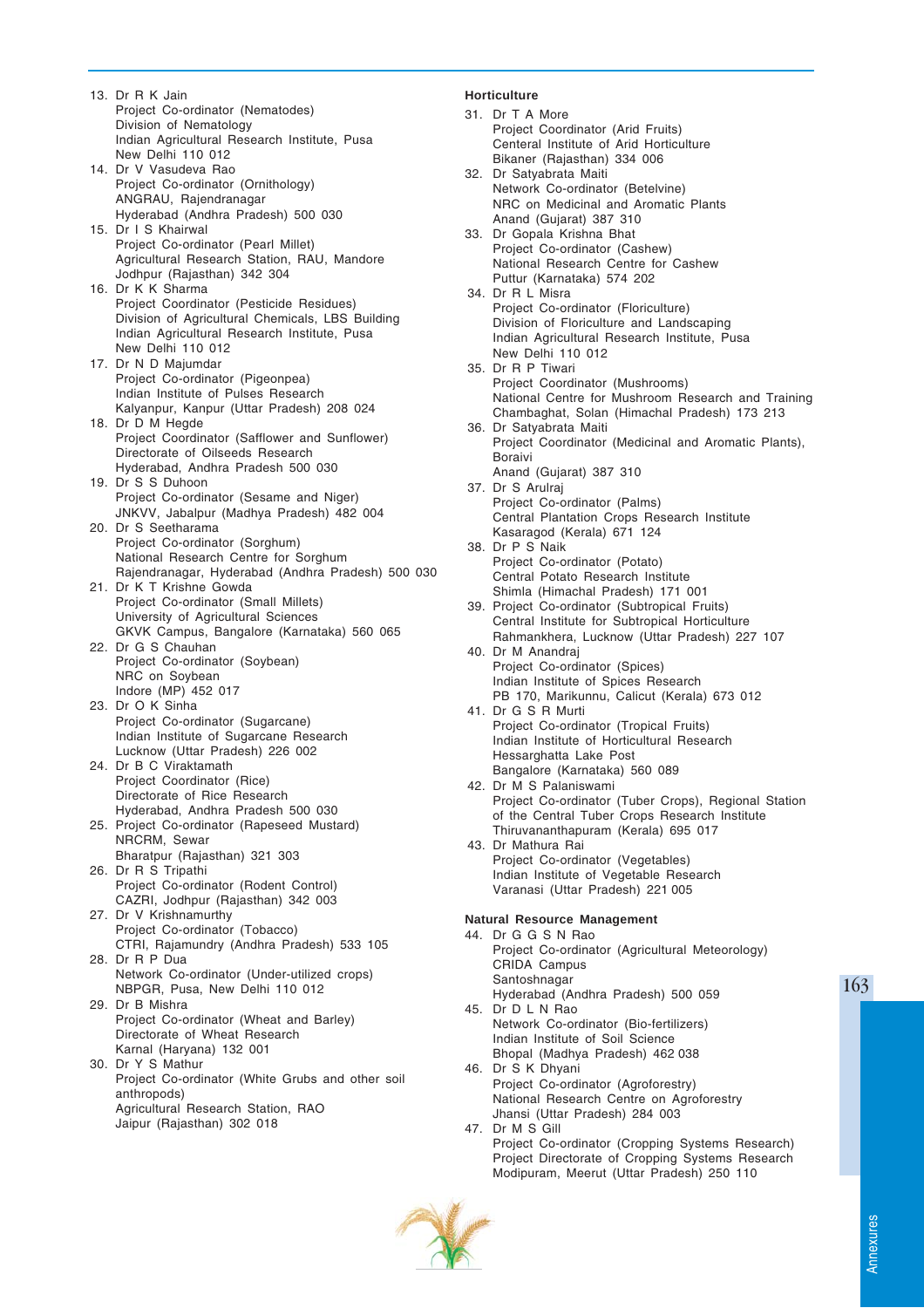- 48. Dr G Subba Reddy Project Co-ordinator (Dryland Agriculture) CRIDA Campus, Santoshnagar Hyderabad (Andhra Pradesh) 500 059 49. Dr Muneshwar Singh
- Project Co-ordinator (Long-term Fertilizer Experiments) Indian Institute of Soil Science Bhopal (Madhya Pradesh) 462 038
- 50. Dr S K Gupta Project Co-ordinator (Management of Salt-affected Soils and Saline Water in Agriculture) Central Soil Salinity Research Institute Karnal (Haryana) 132 001
- 51. Dr Mahavir Singh Project Co-ordinator (Micronutrients and Secondary Nutrients and Pollutant Elements in Soils and Plants) Indian Institute of Soil Science Bhopal (Madhya Pradesh) 462 038
- 52. Dr Ashwani Kumar Project Co-ordinator (Optimization of Ground Water Utilization) Khurda, Bhubaneshwar (Orissa) 751 023
- 53. Dr Y Muralidharudu Project Co-ordinator (Soil Test and Crop Response) Indian Institute of Soil Science Bhopal (Madhya Pradesh) 462 038
- 54. Dr Ashwani Kumar Project Co-ordinator (Water Management) WTC for Eastern Region Bhubaneshwar (Orissa) 751 023
- 55. Dr J G Vashncy Project Co-ordinator (Weed Control) National Research Centre for Weed Science Adhartal Jabalpur (Madhya Pradesh) 482 004

# **Engineering and Technology**

- 56. Dr P R Bhatnagar Project Co-ordinator (Application of Plastic in Agriculture) Central Institute of Post-harvest Technology
- Ludhiana (Punjab) 141 004 57. Dr L P Gite Project Co-ordinator (Ergonomics and Safety in Agriculture) Central Institute of Agricultural Engineering Bhopal (Madhya Pradesh) 462 038 58. Dr Surendra Singh
- Project Co-ordinator (Farm Implements and Machinery) Central Institute of Agricultural Engineering Bhopal (Madhya Pradesh) 462 038
- 59. Dr S K Nanda Project Co-ordinator (Post-Harvest Technology) Central Institute of Post-Harvest Technology Ludhiana (Punjab) 141 004
- 60. Dr M Shyam Project Co-ordinator (Renewable Sources of Energy for and Agriculture and Agro-based Industries) Central Institute of Agricultural Engineering Bhopal (Madhya Pradesh) 462 038
- 61. Dr S K Rautaray Project Co-ordinator (Utilization of Animal Energy) Central Institute of Agricultural Engineering (Madhya Pradesh) 462 038

# **Animal Sciences**

62. Project Co-ordinator (ADMAS) Project Directorate on Animal Disease Monitoring and Surveillance Hebbal, Bangalore (Karnataka) 560 024 63. Dr J K Malik Network Co-ordinator (Blue tongue) IVRI Izatnagar (Uttar Pradesh) 243 122 64. Dr R K Sethi Network Co-ordinator (Buffalo improvement) CIRB Hisar (Haryana) 125 001 65. Project Co-ordinator (Cattle) Project Directorate on Cattle Meerut (Uttar Pradesh) 250 002 66. Dr K T Sampath Project Co-ordinator (Feed Resources and Nutrient Utilization) NIANP Audugodi, Bangalore (Karnataka) 560 030 67. Project Co-ordinator (FMD) Project Directorate on Foot and Mouth Diseases IVRI Campus Mukteshwar (Uttar Pradesh) 263 138 68.Dr N P Singh Project Co-ordinator (Goats) Central Institute for Research on Goat Mathura (Uttar Pradesh) 281 122 69. Dr J K Malik Network Co-ordinator (Haemmrrhagic Septicaemia) IVRI, Izatnagar 243 122 70. Dr J K Malik Network Co-ordinator (Gastro-intestinal parasitism) IVRI, Izatnagar (Uttar Pradesh) 243 122 71. Project Co-ordinator (Pigs) NRC on Pigs Guwahati (Asom) 781 037 72. Dr R P Sharma Project Co-ordinator (Poultry) AICRP on Poultry Breeding Project Directorate on Poultry Rajendranagar Hyderabad (Andhra Pradesh) 500 030 73. Dr B K Joshi Network Co-ordinator (Animal Genetic Resources) NBAGR Karnal (Haryana) 132 001 74. Dr G R Patil Network Co-ordinator (Process Upgradation of indigenous milk) NDRI, Karnal (Haryana) 132 001 75. Dr A L Arora Network Co-ordinator (Sheep Improvement) **CSWRI** Avikanagar (Rajasthan) 304 501

# **Education**

76. Dr Suman Agarwal (Home Science) NRC for Women Bhubaneshwar (Orissa) 751 001

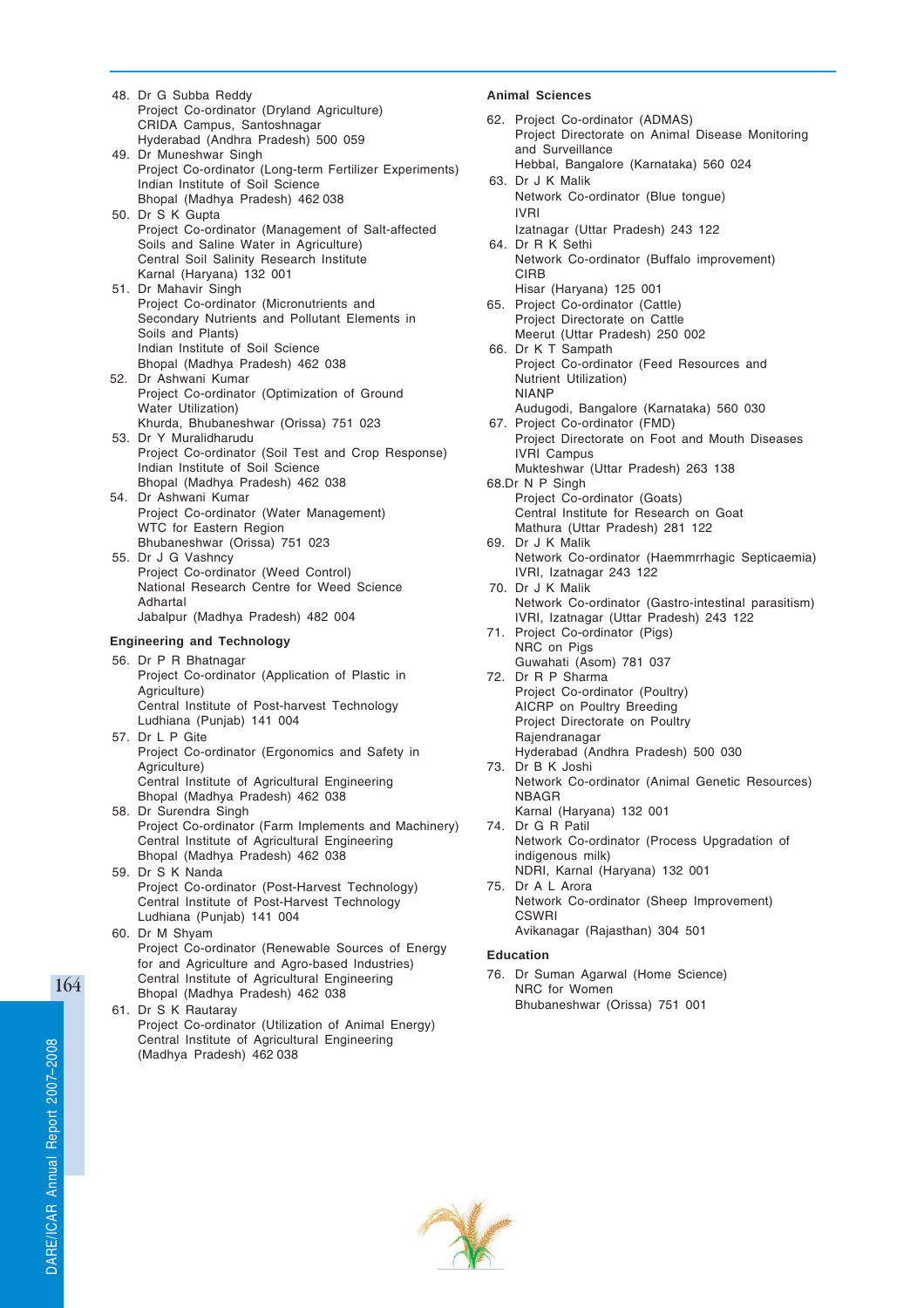# **AGRICULTURAL UNIVERSITIES AND THEIR VICE-CHANCELLORS**

- 1. Mr Ajeya Kallam Acharya N G Ranga Agricultural University Rajendranagar, Hyderabad (Andhra Pradesh) 500 030 2. Dr M C Varshneya Anand Agricultural University Anand (Gujarat) 388 110 3. Dr S S Baghel Assam Agricultural University, Jorhat (Assam) 785 013 4. Dr R K Samanta Bidhan Chandra Krishi Vishwa Vidyalaya Mohanpur, Nadia (West Bengal) 741 252 5. Dr N N Singh Birsa Agricultural University Ranchi (Jharkhand) 834 006 6. Dr V K Suri Chandra Shekhar Azad University of Agriculture and Technology, Kanpur (Uttar Pradesh) 208 002 7. Dr J C Katyal Chaudhary Charan Singh Haryana Agricultural University, Hisar (Haryana) 125 004 8. Dr Tej Partap Ch Sarwan Kumar Krishi Vishwavidyalaya Palampur (Himachal Pradesh) 176 062 9. Dr Vijay Mehta Dr Balaesahib Sawant Konkan Krishi Vidyapeeth Dapoli (Maharashtra) 415 712 10. Dr V M Mayande Dr Panjabrao Deshmukh Krishi Vidyapeeth Akola (Maharashtra) 444 104 11. Dr Jagmon Singh Dr Yashwant Singh Parmar University of Horticulture and Forestry Nauni, Distt Solan (Himachal Pradesh) 173 230 12. Dr A P Sharma Govind Ballabh Pant University of Agriculture and Technology Pantnagar (Uttaranchal) 263 145 13. Dr V K Taneja Guru Angad Dev Veterinary and Animal Sciences **University** PAU Campus, Ludhiana, Punjab 141 004 14. University of Horticulture and Forestry Ranichauri, Tehri Garhwal 15. Dr C R Hazra Indira Gandhi Krishi Vishwavidyalaya Raipur (Chhatisgarh) 492 012 16. Dr Gautam Kalloo Jawaharlal Nehru Krishi Vishwa Vidyalaya Jabalpur (Madhya Pradesh) 482 004 17. Dr B K Kikani Junagarh Agricultural University Junagarh (Gujarat) 362 001 18. Dr R N Sreenivas Gowda Karnataka Veterinary, Animal and Fisheries Sciences University Bidar (Karnataka) 585 401 19. Dr K R Viswambharan Kerala Agricultural University Vellanikara, Distt Trichur (Kerala) 680 656 20. Dr R B Deshmukh Mahatma Phule Krishi Vidyapeeth Rahuri (Maharashtra) 413 722
- 21. Dr S S Kadam Marathwada Agricultural University Parbhani (Maharashtra) 431 402 22. Dr S L Mehta Maharana Pratap University of Agriculture and Technology Udaipur (Rajasthan) 313 001 23. Dr Basant Ram Narendra Dev University of Agriculture and Technology Faizabad (Uttar Pradesh) 224 229 24. Dr R P S Ahlawat Navsari Agricultural University Navsari (Gujarat) 396 450 25. Dr D P Ray Orissa University of Agriculture and Technology Bhubaneshwar (Orissa) 751 003 26. Dr Manjit Singh Kang Punjab Agricultural University Ludhiana (Punjab) 141 004 27. Dr Pratap Narain Rajasthan Agricultural University Bikaner (Rajasthan) 334 002 28. Dr N L Maurya Rajendra Agricultural University Samastipur, Pusa (Bihar) 848 125 29. Dr R C Maheshwari Sardar Krishi Nagar Dantiwada Agricultural University Dantiwada (Gujarat) 385 506 30. Dr M P Yadav Sardar Ballabh Bhai Patel University of Agriculture and Technology Modipuram, Meerut (Uttar Pradesh) 250 110 31. Dr Anwar Alam Sher-E-Kashmir University of Agricultural Sciences and Technology Srinagar (Jammu and Kashmir) 191 121 32. Dr Nagendra Sharma Sher-e-Kashmir University of Agricultural Sciences and Technology 45-B, Gandhinagar, PB 37 Jammu (Jammu and Kashmir) 180 012 33. Dr Priyadarshi Dash Sri Venkateswara Veterinary University Tirupati (Andhra Pradesh) 517 502 34. Dr C Ramasamy Tamil Nadu Agricultural University Coimbatore (Tamil Nadu) 641 003 35. Dr P Thangaraju Tamil Nadu Veterinary and Animal Sciences University, Chennai (Tamil Nadu) 600 051 36. Dr P G Chengappa University of Agricultural Sciences, GKVK Bangalore (Karnataka) 560 065 37. Dr J H Kulkarni University of Agricultural Sciences Dharwad (Karnataka) 580 005 38. Dr C S Chakrabarti West Bengal University of Animal and Fishery Sciences, 68KB Sarani Kolkata (West Bengal) 700 037 39. Dr Arun S Ninawe Maharashtra Animal Sciences and Fisheries University Nagpur (Maharashtra) 440 006

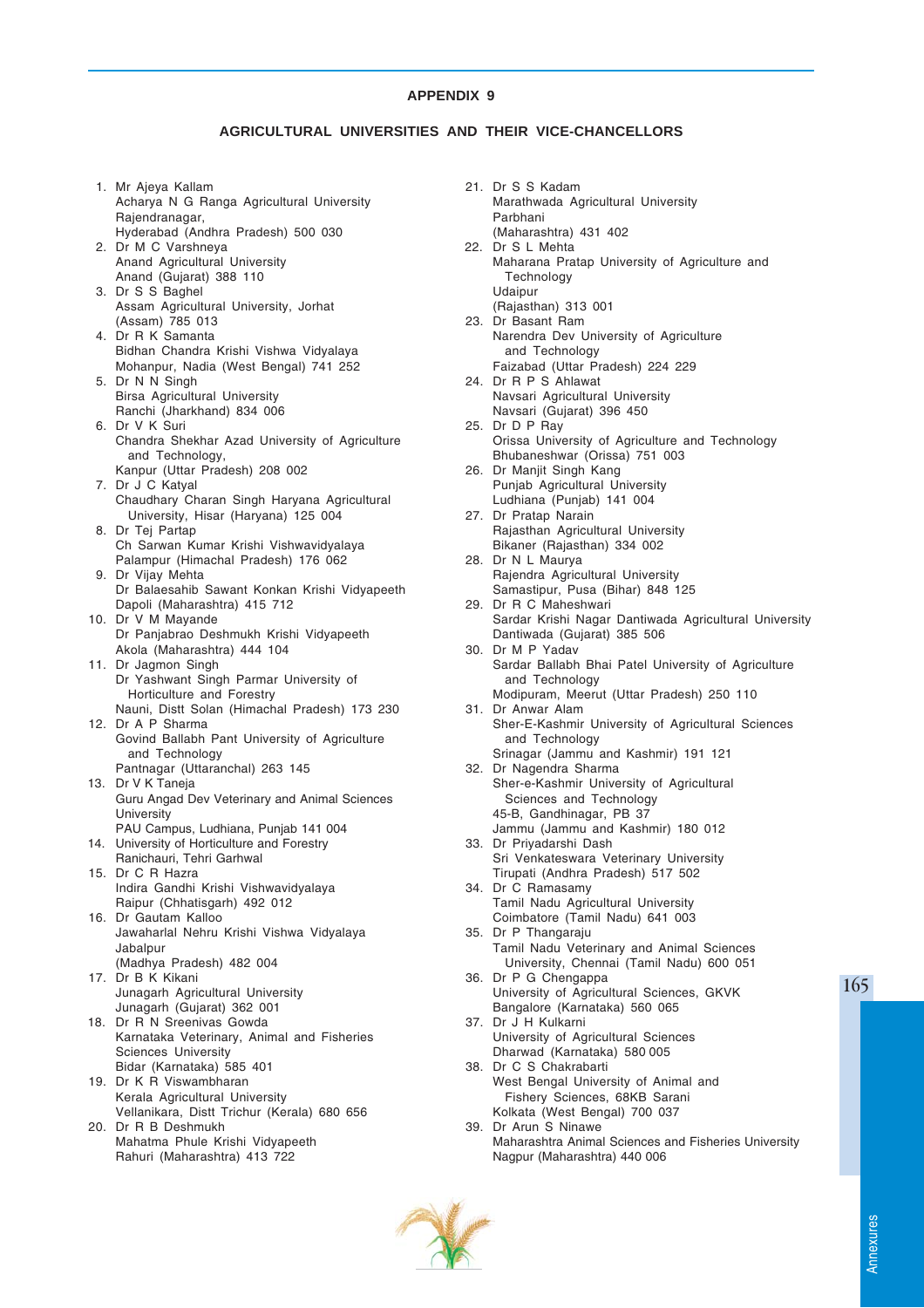- 40. Dr M L Madan UP Deen Dayal Upadhyaya Veterinary and Animal Science **University** Mathura (Uttar Pradesh) 281 001
- 41. Dr M K Majumder Uttar Banga Krishi Vishwavidyalaya Pundibari, Cooch Bihar (West Bengal) 736 165

# **Central Agricultural University**

1. Dr S N Puri Central Agricultural University Imphal (Manipur) 795 004

# **Central Universities**

- 1. Dr Naseem Ahmad Aligarh Muslim University Aligarh (Uttar Pradesh) 202 002
- 2. Dr Panjab Singh Banaras Hindu University Varanasi (Uttar Pradesh) 221 005
- 3. Professor Rajat Kumar Roy Upacharya, Visva Bharati Sriniketan (West Bengal) 731 236

4. Prof K Kannan School of Agricultural Sciences and Rural Development Nagaland University Medziphema (Nagaland) 797 106

# **Deemed-to-be Universities**

- 1. Dr S A Patil Indian Agricultural Research Institute Pusa, New Delhi 110 012 2. Dr S P S Ahlawat Indian Veterinary Research Institute Izatnagar (Uttar Pradesh) 243 122
- 3. Dr Sushil Kumar National Dairy Research Institute Karnal (Haryana) 132 001
- 4. Dr Dilip Kumar Central Institute of Fisheries Education Jaiprakash Road, Seven Bungalows, Versova Mumbai (Maharashtra) 400 061
- 5. Dr R B Lal Allahabad Agricultural Institute Allahabad (Uttar Pradesh) 211 007

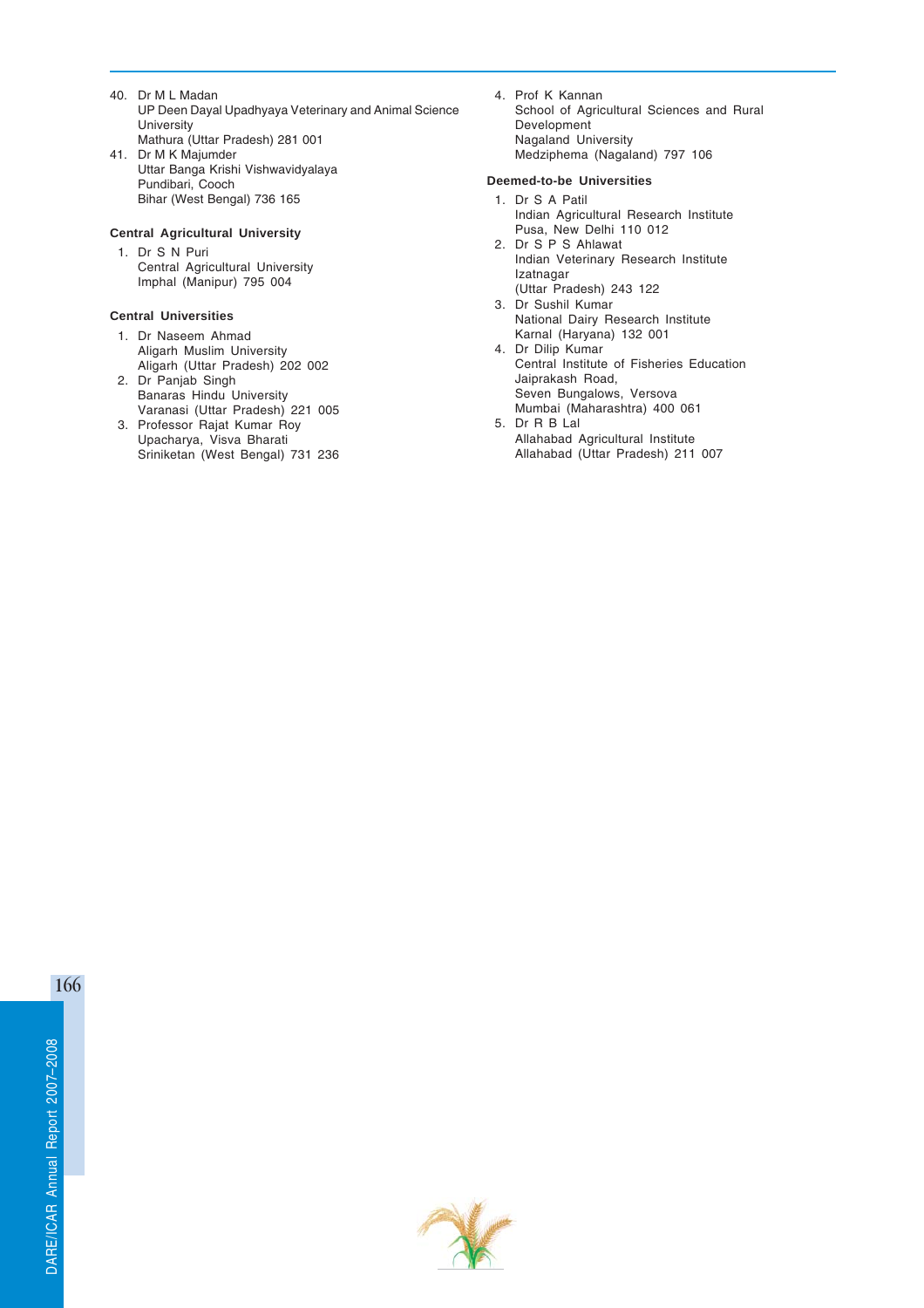#### **Total number of employees in the ICAR and its research institutes and number of Scheduled Castes, Scheduled Tribes and Other Backward Classes\***

|    | SI.No. Post                                                                                                                                                           | Total posts<br>sanctioned             | Total employees<br>in position     | Total scheduled             | Total scheduled<br>castes among them tribes among them | <b>Total OBC</b><br>among them |
|----|-----------------------------------------------------------------------------------------------------------------------------------------------------------------------|---------------------------------------|------------------------------------|-----------------------------|--------------------------------------------------------|--------------------------------|
|    | 1. Scientific Post<br>Scientist<br>Senior Scientist<br><b>Prinicipal Scientist</b><br><b>RMP</b> Scientist<br><b>Total</b>                                            | 3,881<br>1,651<br>749<br>147<br>6,428 | 2,973<br>675<br>437<br>99<br>4,184 | 343<br>54<br>41<br>2<br>440 | 58<br>5<br>$\overline{4}$<br>2<br>69                   | 315<br>41<br>13<br>3<br>372    |
|    | 2. Technical Posts<br>Category I<br>Category II<br>Category III<br><b>Total</b>                                                                                       | 4,469<br>2,798<br>626<br>7,893        | 3,829<br>2,648<br>642<br>7,119     | 684<br>514<br>102<br>1,300  | 304<br>165<br>31<br>500                                | 349<br>248<br>35<br>632        |
|    | 3. Administration Posts<br>(a) Directors/Dy.Secretaries<br>Under Secretaries/<br>Sr. Admn. Officer/<br>Sr. Accounts Officer/<br>Admn. Officer/<br>F&AO/Legal, PS etc. | 242                                   | 187                                | 32                          | 24                                                     | $\overline{7}$                 |
|    | (b) Asstt. Fin. & Accounts<br>Officer/Accounts Officer<br>Section Officer/Hindi<br>Officer/Desk Officer/                                                              | 546                                   | 507                                | 73                          | 25                                                     | 24                             |
|    | (c) Assistants<br>(d) Stenographers                                                                                                                                   | 1,267<br>466                          | 1,027<br>454                       | 187<br>82                   | 95<br>17                                               | 58<br>27                       |
|    | (e) UDC/Senior Clerk<br>(f) LDC/Junior Clerk                                                                                                                          | 1,429<br>864                          | 1,426<br>754                       | 270<br>142                  | 94<br>48                                               | 82<br>107                      |
|    | <b>Total</b>                                                                                                                                                          | 4,814                                 | 4,355                              | 786                         | 303                                                    | 305                            |
| 4. | <b>Supporting Staff</b>                                                                                                                                               |                                       |                                    |                             |                                                        |                                |
|    | Grade I                                                                                                                                                               | 3,378                                 | 2,871                              | 745                         | 145                                                    | 530                            |
|    | Grade II<br>Grade III                                                                                                                                                 | 3,476<br>1,947                        | 3,100                              | 924<br>479                  | 221<br>144                                             | 180<br>83                      |
|    | Grade IV                                                                                                                                                              | 921                                   | 1,867<br>865                       | 231                         | 92                                                     | 34                             |
|    | <b>Total</b>                                                                                                                                                          | 9,722                                 | 8,703                              | 2,379                       | 602                                                    | 827                            |
| 5. | <b>Supporting Staff</b><br>(Safaiwala)                                                                                                                                | 219                                   | 226                                | 123                         | $\overline{2}$                                         | $\overline{2}$                 |
|    | <b>Auxillary posts</b><br>(dying cadre)                                                                                                                               | 39                                    | 35                                 | 4                           |                                                        |                                |
|    | <b>Total</b>                                                                                                                                                          | 258                                   | 261                                | 127                         | $\overline{2}$                                         | $\overline{2}$                 |

\*Based on the data available till 31 March 2007



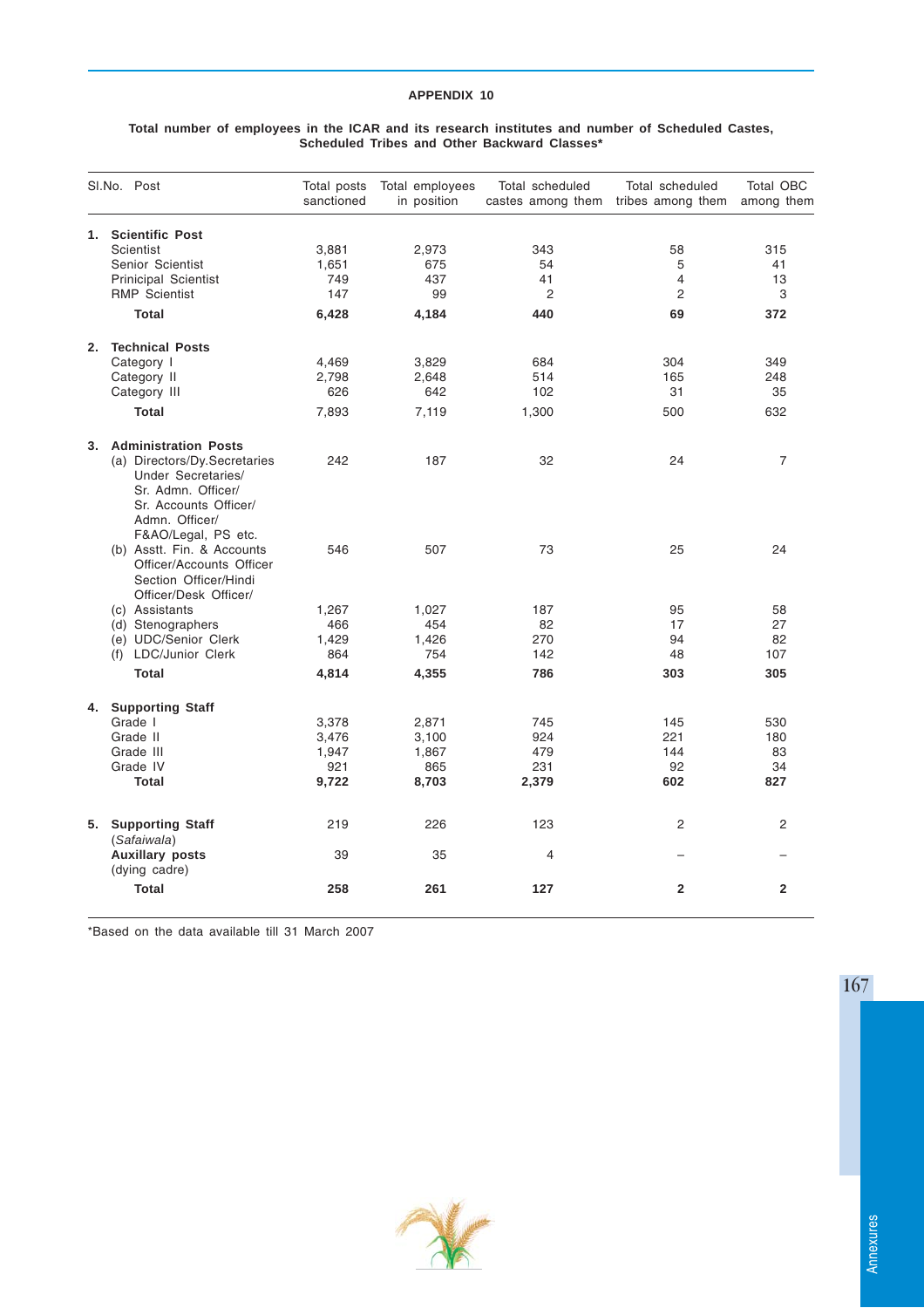# **AWARDS**

| AWARD                                                                                | <b>AWARDEES</b>                                                                                                                                                                                                                                                       |
|--------------------------------------------------------------------------------------|-----------------------------------------------------------------------------------------------------------------------------------------------------------------------------------------------------------------------------------------------------------------------|
| Sardar Patel Outstanding<br>Institution Award (2006)                                 | <b>ICAR</b> Institutes<br>(i)<br>Central Institute for Fisheries Technology, Cochin                                                                                                                                                                                   |
|                                                                                      | State Agricultural Universities                                                                                                                                                                                                                                       |
|                                                                                      | Nil<br><b>NRC/Project Directorates</b><br>Water Technology Centre for Eastern region,<br>(i)<br>Bhabaneshwar                                                                                                                                                          |
| Jawaharlal Nehru Award for Outstanding<br>Post-graduate Agricultural Research (2006) | Crop Improvement<br>Nil                                                                                                                                                                                                                                               |
|                                                                                      | Biotechnology<br>Dr M Sheshu Madhav, DRR, Hyderabad, Andhra Pradesh<br>(i)<br>Dr J Keshari Mohapatra, Project Directorate on FMD,<br>(ii)<br>IVRI, Mukteswar, Uttarakhand                                                                                             |
|                                                                                      | <b>Plant Protection</b><br>Hameeda Bee, RC Puram, Hyderabad, Andhra Pradesh<br>(i)<br>Dr Binu Antony, Mekkadampu, Kerala<br>(ii)                                                                                                                                      |
|                                                                                      | Natural Resource Management<br>Dr B Asha Jyothi, Jaggapuram, Guntur Distt,<br>(i)<br>Andhra Pradesh<br>Dr T Sherenee Jenita Rajammal, Eruvadi, Tamil Nadu<br>(ii)                                                                                                     |
|                                                                                      | Horticulture<br>Dr K Dinesh Babu, ICAR Research Complex for<br>(i)<br>NEH region, Umiam, Mehalaya<br>Dr Deepa S Nair, KVK, Kottayam, Kerala<br>(ii)                                                                                                                   |
|                                                                                      | <b>Engineering and Technology</b><br>Dr D K Singh, CIAE, Bhopal, Madhya Pradesh<br>(i)<br>Dr Ram Chandra Singh, CIAE, Bhopal, Madhya Pradesh<br>(ii)                                                                                                                  |
|                                                                                      | <b>Animal Sciences</b><br>Dr Paresh Nath Chatterjee, Shera Bazar Power House,<br>(i)<br>Burdwan, West Bengal<br>Dr S Gounalan, High Security Animal Disease<br>(ii)<br>Laboratory, IVRI, Izatnagar, Uttar Pradesh<br>Dr S C Roy, NIANP, Bangalore, Karnataka<br>(iii) |
|                                                                                      | <b>Fisheries</b><br>(i)<br>Dr V Jyothi V Mallia, Pandikudy, Cochin, Kerala                                                                                                                                                                                            |
|                                                                                      | Social Sciences<br>Dr Pratima C Bilehal, Dharwad, Karnataka<br>(i)<br>Dr P S Swathi Lakshmi<br>(ii)<br>CMFRI, Mangalore, Karnataka                                                                                                                                    |
| N.G. Ranga Farmer Award for Diversified                                              | Mr Patil Vishwas Rao Anandrao<br>(i)                                                                                                                                                                                                                                  |
| Agriculture (2006)                                                                   | Lohara, Jalgaon, Maharashtra<br>Mr Bhikhbhai Jivabhai Bhutadiya, Chamga<br>(ii)<br>Banaskontha, Gujarat (Jointly)                                                                                                                                                     |
| Panjabrao Deshmukh Women Agricultural<br>Scientist Award (2006)                      | Dr Kausalya Ramachandran, CRIDA, Hyderabad,<br>(i)<br>Andhra Pradesh                                                                                                                                                                                                  |
|                                                                                      | Dr Alka Goel, GBPUAT, Pantnagar, Uttarakhand<br>(ii)                                                                                                                                                                                                                  |
| Vasantrao Naik Award for Research<br>Applications in Dryland Agriculture (2006)      | Late Dr Asha Ram Pal and Associates<br>(i)<br>Dr Dinesh Kumar Rusia and Onkar Prasad Dubey<br>Dr Govind Prasad Pali and<br>Dr Ramesh Chandra Srivastav,<br>IGAU, Raipur, Chhattisgarh                                                                                 |
| <b>Chaudhary Devi Lal Outstanding AICRP</b><br>Award (2006)                          | Regional Station, CICR, AICRP on Cotton Improvement,<br>(i)<br>Coimbatore                                                                                                                                                                                             |
|                                                                                      |                                                                                                                                                                                                                                                                       |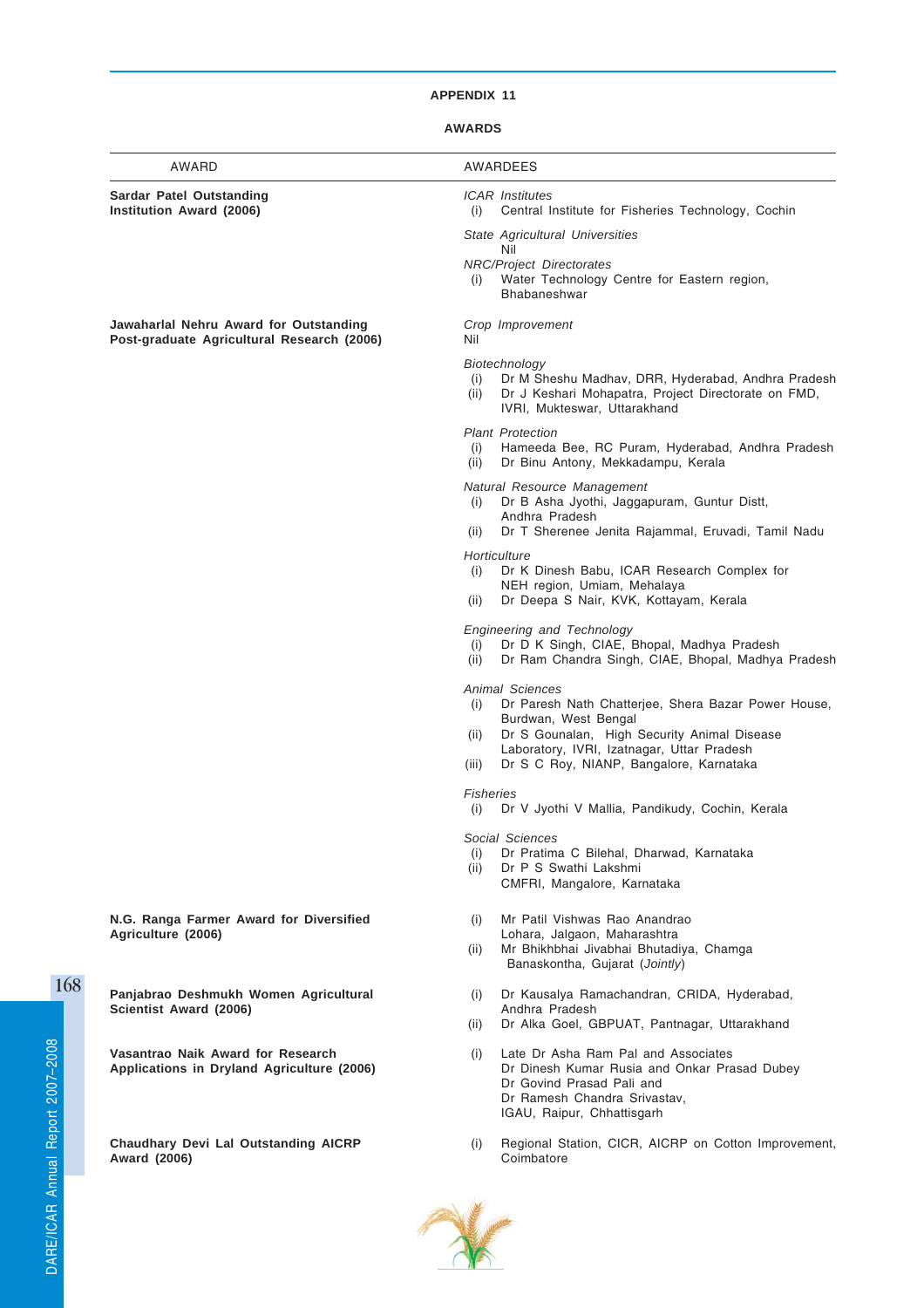**Chaudhary Charan Singh Award for Excellence** (i) Mrs Snehalata Srivastav<br>
in Journalism in Agricultural Research & The Hitavada. Nagpur in Journalism in Agricultural Research & **Development (2005)**

- 
- **Hari Om Ashram Award for the Biennium (2005–06)** *Crop Science*

(i) Dr Hari C Sharma, ICRISAT, Patanchuru, Andhra Pradesh

*Natural Research Management*

(i) Er Krishna Pratap Singh, Dr Somresh Kundu and Dr H S Gupta, VPKAS, Almora, Uttarakhand

*Horticulture*

(i) Dr Sanjay Kumar and Dr Vishaw Bandhu Patel, IARI, New Delhi

*Animal Health*

(i) Dr Niranjan Mishra and Associate Dr H K Madhav, High Security Animal Disease Laboratory IVRI, Bhopal

- **for the Biennium (2005–06)** (i) Dr Mohd. Akram, CSAUA & T, Kanpur, Uttar Pradesh
- (ii) Dr Sanjay Kumar Singh, DWR, Karnal, Haryana
- *Soil Science, Agronomy and Agroforestry*
- (i) Dr Raveendra H Patil, AICRP on Safflower
- Annigeri, Dharwad, Karnataka
- (ii) Dr Anupama, IARI, New Delhi

#### *Horticulture*

(i) Dr Rhitu Rai, IARI, New Delhi

*Engineering*

(i) Dr Abhijit Kar, IARI, New Delhi

#### *Animal Sciences*

- (i) Dr V Balamurugan, IVRI, Nainital Mukteswar
- (ii) Dr A Kumaresan, ICAR Research Complex for NEH region, Umiam, Nagaland

*Social Sciences and Home Science*

- (i) Dr Ranjit Kumar, IISS, Bhopal
- (ii) Dr Cini Verghese, IASRI, New Delhi (*Jointly*)
- 
- (i) Mr Sursing Madhavrao Pawar, Khandamabe Budruk, Rahuri, Maharashtra and Mr Ram Saran Verma, Daulatpur Barabamki, Uttar Pradesh and Mr Sharad Baburao Patil, Mawalgaon, Latur, Maharashtra and
- (ii) Ms Maltiben Joitaram Chaudhary,
	- Pratappura, Kalol, Gujarat

**the Biennium (2005–06)** *Crop Improvement and Crop Protection*

- (i) Dr Banawari Mishra, DWR, Karnal, Haryana
- (ii) Dr Nagendra Kumar Singh, NRC on Plant Biotechnology, New Delhi
- *Natural Resource Management*
- (i) Dr Thakur Bahadur Singh Rajput, WTC, IARI, New Delhi

*Engineeing and Technology*

- (i) Dr V N Sharda, CSWCR & TI, Dehradun, Uttarakhand *Horticulture*
- (i) Dr S K Pandey, CPRI, Shimla, Himachal Pradesh *Animal Sciences*
- (i) Dr A K Misra, Project Directorate on Cattle, Meerut (ii) Dr Devki Nandan Kamra, IVRI, Izatnagar, Uttar Pradesh *Fisheries and Aquatic Life Sciences*
- (i) Dr Indrani Karunasagar, College of Fisheries, Mangalore, Karnataka



169

**Lal Bahadur Shastri Young Scientists Award** *Crop Science*

**Jagjivan Ram Kisan Puraskar (2006)** *Crop Protection*

**Rafi Ahmed Kidwai Award for**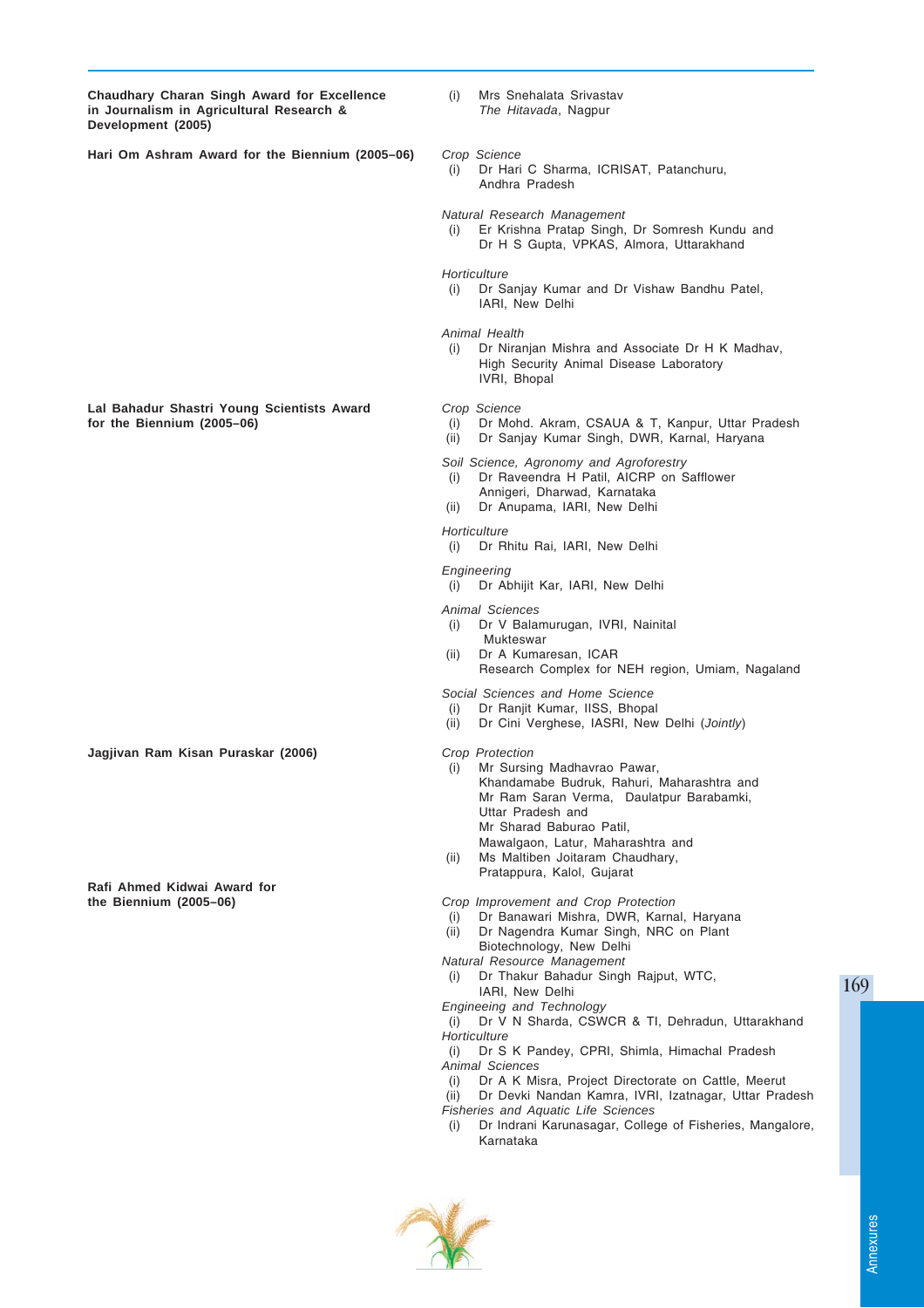**Swami Sahajanand Saraswati** *Crop Production* **for the Biennium (2005–06)** (ii)  $(ii)$ 

- **(i)** Dr Neeraj Singh, IIVR, Varanasi, Uttar Pradesh<br>(ii) Dr Satya Pal Goyal, KVK,
- - Kurukshetra, Haryana (Jointly)

Livestock *Production*

(i) Dr Hans Ram Meena, IVRI, Mukteswar, Uttarakhand

*Natural Resource Management* Dr V Ramamurthy, NBSS & LUP, Hebbal, Bangalore, Karnataka

*Home Science*

(i) Dr Mamta Tiwari, Mahaveer Nagar, Kota, Rajasthan